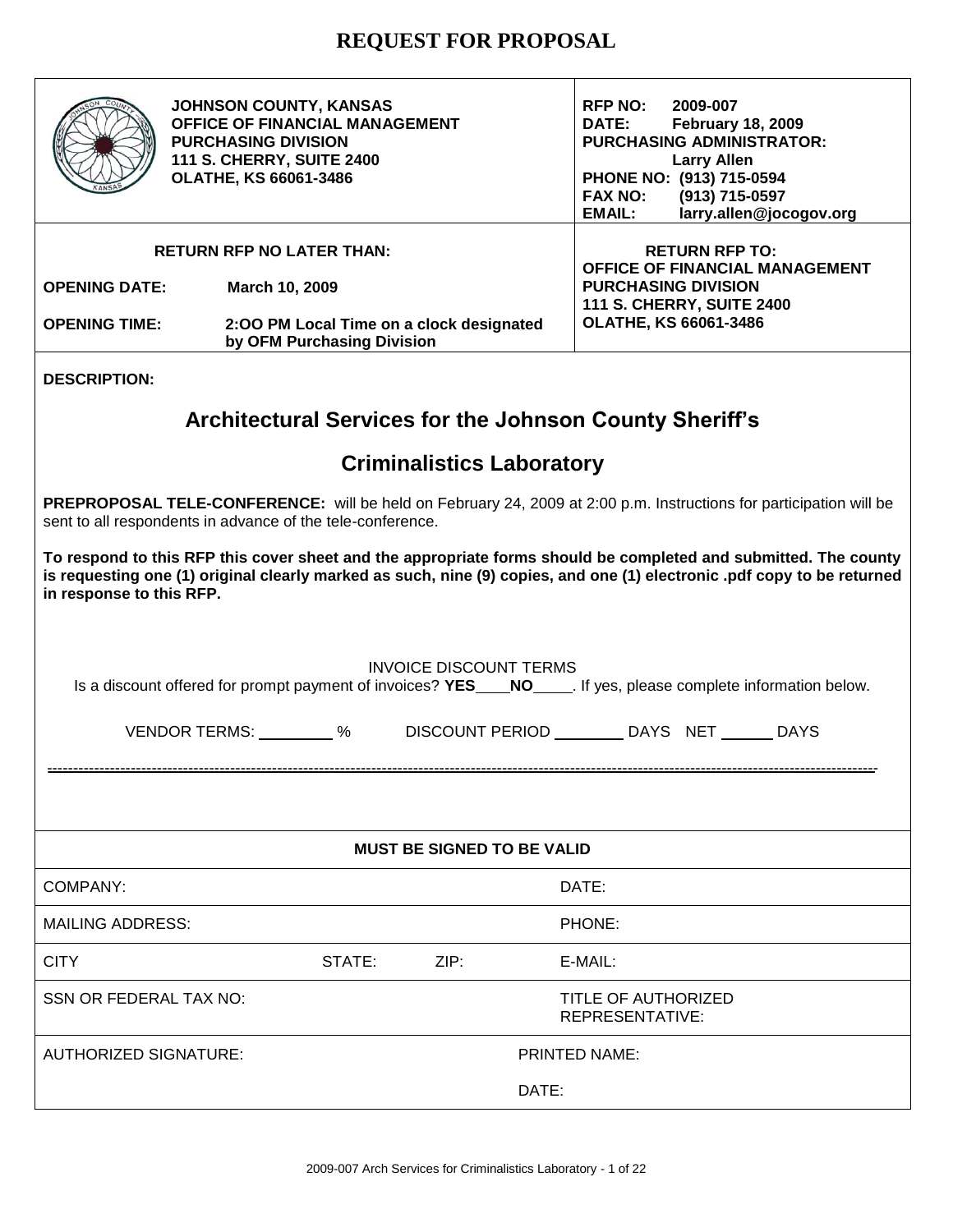### **JOHNSON COUNTY KANSAS OFFICE OF FINANCIAL MANAGEMENT, PURCHASING DIVISION STANDARD TERMS AND CONDITIONS**

#### **1. TERMINOLOGY/DEFINITIONS**

Whenever the following words and expressions appear in the solicitation document or any amendment hereto, the definition or meaning described below shall apply.

- a. **Agency and/or Department** means the statutory unit of County government in Johnson County, Kansas for which the equipment, supplies, and/or services are being purchased by the Public Building Commission of Johnson County (PBC).
- b. **Amendment** means a written, official modification to a solicitation document or to a contract.
- c. **Attachment** applies to all forms which are included with a solicitation document to incorporate any informational data or requirements related to the Performance Requirement.
- d. **Bid Opening Date and Time** and similar expressions mean the exact deadline required by the solicitation document for the physical receipt of sealed invitation for Bid/Request for Proposal by the Office of Financial Management, Purchasing Division.
- e. **Bidder** means the person or organization that responds to a solicitation document by submitting a bid/proposal with price to provide the equipment, supplies, and/or services as required in the solicitation document.
- f. **Public Building Commission or PBC** means the governing body of the Public Building Commission of Johnson County, Kansas.
- g. **Buyer** means the procurement staff member of the Office of Financial Management, Purchasing Division. The **Contact Person** as referenced herein is usually the Buyer.
- h. **Contract** means a legal and binding agreement between two or more competent parties, for a consideration for the procurement of equipment, supplies, and/or services.
- i. **Contractor** means a person or organization who is a successful bidder as a result of a bid/proposal and who enters into a contract.
- j. **County** means Johnson County, Kansas.
- k. **Exhibit** applies to forms which are included with a bid/proposal for the bidder to complete and return with the sealed response prior to the specified opening date and time.
- l. **Invitation for Bid (IFB)/Request for Proposal (RFP)** means the procurement document issued by the Office of Financial Management, Purchasing Division, to potential bidders for the purchase of equipment, supplies, and/or services as described in the document. The definition includes these Terms and Conditions as all Pricing Pages, Exhibits, Attachments, and Amendments thereto.
- m. **May** means that a certain feature, component, or action is permissible, but not required.
- n. **Must** means that a certain feature, component, or action is a mandatory condition. Failure to provide or comply will result in a bid/proposal being considered non-responsive and not evaluated any further.
- o. **Shall** has the same meaning as the word must.
- p. **Should** means that a certain feature, component and/or action is desirable and not mandatory.

#### **2. OPEN COMPETITION**

It shall be the bidder's responsibility to ask questions, request changes or clarification, or otherwise advise the Office of Financial Management, Purchasing Division, in writing if any language, specifications or requirements of a bid/proposal appear to be ambiguous, contradictory, and/or arbitrary, or appear to inadvertently restrict or limit the requirements stated in the bid/proposal to a single source. Any and all communication from bidders regarding specifications, requirement, competitive bid process, etc., must be directed to the buyer from the Office of Financial Management, Purchasing division as indicated on the first page of the bid/proposal. Such communication should be received at least seven calendar days prior to the official bid opening date.

Every attempt shall be made to ensure that the bidder receives an adequate and prompt response. However, in order to maintain a fair and equitable bid process, all bidders will be advised, via the issuance of an amendment to the bid/proposal, of any relevant or pertinent information related to the procurement. Therefore, bidders are advised that unless specified elsewhere in the bid/proposal, any questions received by the Office of Financial Management, Purchasing Division, less than seven calendar days prior to the bid/proposal opening date may not be answered.

- b. Bidders are cautioned that the only official position of the PBC is that position which is stated in writing and issued by the Office of Financial Management, Purchasing Division, in the bid/proposal or an amendment thereto. No other means of communication, whether oral or written, shall be construed as a formal or official response or statement.
- c. The Office of Financial Management, Purchasing Division, monitors all procurement activities to detect any possibility of deliberate restraint of competition, collusion among bidders, price-fixing by bidders, or any other anti-competitive conduct by bidders which appears to violate state and federal antitrust laws. Any suspected violation shall be referred to the Kansas Attorney General's Office for appropriate action.
- d. The PBC, reserves the right to officially modify or cancel a bid/proposal after issuance. Such a modification shall be identified as an amendment.

#### **3. PREPARATION OF BID/PROPOSAL**

- a. Bidders **must** examine the entire bid/proposal carefully. Failure to do so shall be at bidder's risk.
- b. Unless otherwise specifically stated in the bid/proposal, all specifications and requirements constitute minimum requirements. All bids/proposals must meet or exceed the stated specifications/requirements.
- Unless otherwise specifically stated in the bid/proposal, any manufacturer's names, trade names, brand names, information and/or catalog number listed in a specification and/or requirement are for informational purposes only to indicate level of quality required and are not intended to limit competition. The bidder may offer any brand which meets or exceeds the specification for any item, but must state the manufacturer's name and model number for any such brands in the bid. In addition, the bidder shall explain, in detail, (1) the reasons why the proposed equivalent meets or exceeds the specifications and/or requirements and (2) why the proposed equivalent should not be considered an exception thereto. Bids which do not comply with the requirements and specifications are subject to rejection.
- d. Bids lacking any written indication of intent to bid an alternate brand or to take an exception shall be received and considered to be in complete compliance with the specifications and requirements as listed in the bid/proposal.
- All equipment and supplies offered in a bid must be new and of current production and available for marketing by the manufacturer unless the bid/proposal clearly specifies that used, reconditioned, or remanufactured equipment and supplies may be offered.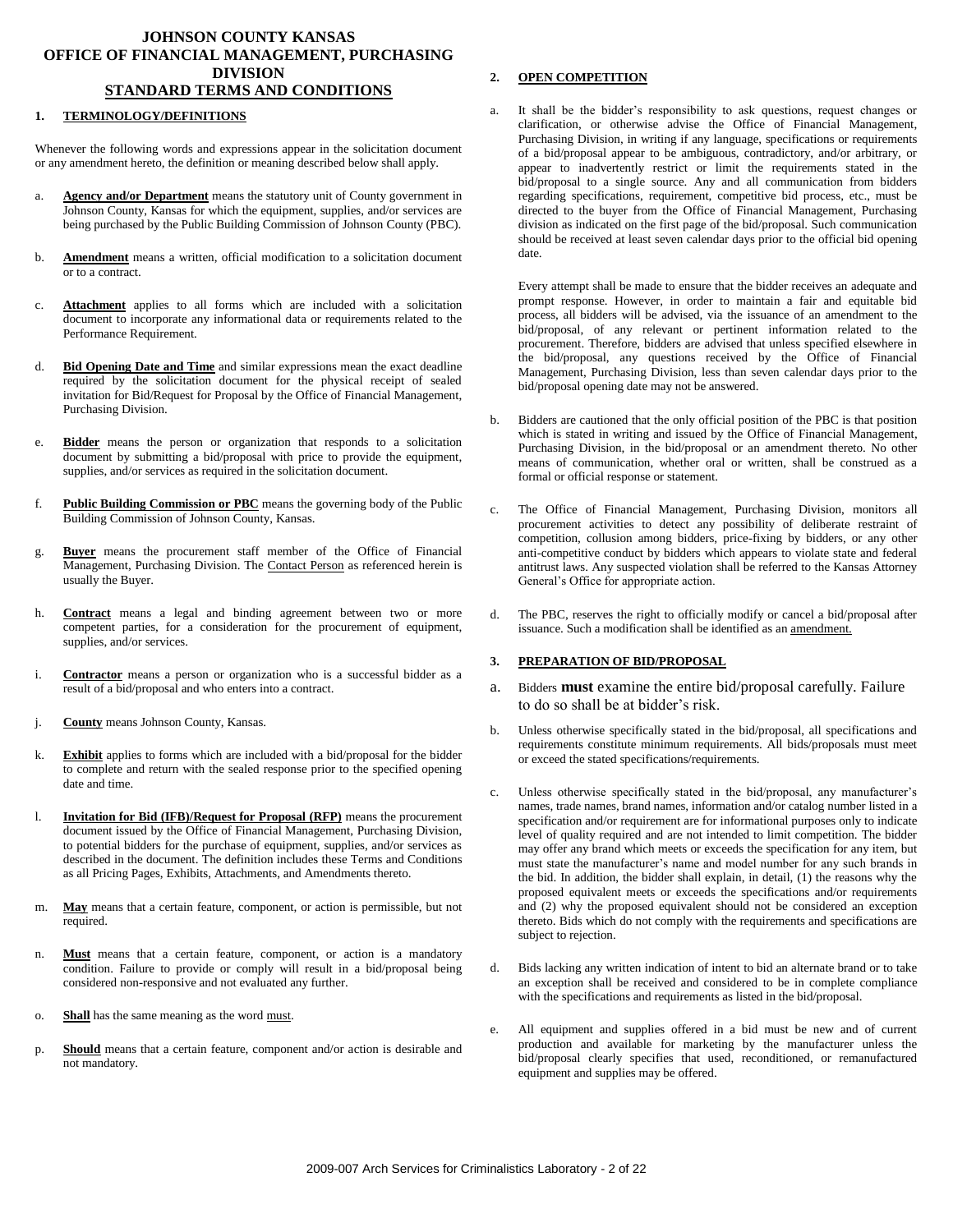- f. Firm fixed prices shall include all packing, handling and shipping charges FOB destination, freight allowed unless otherwise specified in the Invitation for Bid.
- g. The firm fixed prices bid shall remain valid for 90 days from bid opening unless otherwise indicated. If the bid is accepted, prices shall be firm for the specified contract period.

#### **4. SUBMISSION OF BIDS/PROPOSALS**

- a. A bid/proposal submitted by a bidder must (1) be signed by a duly authorized representative of the bidder's organization, (2) contain all information required by the bid/proposal, (3) be priced as required, Invitations for Bid only (4) be sealed in an envelope or container, and (5) be mailed or hand –delivered to the Office of Financial Management, Purchasing Division, and officially clocked in no later than the exact opening time and date specified on the bid/proposal. Facsimile transmitted bids/proposals will not be accepted.
- b. The sealed envelope or container containing a bid/proposal should be clearly marked on the outside with (1) the official bid/proposal number and (2) the official opening date and time. Different bids should not be placed in the same envelope, although copies of the same bid may be placed in the same envelope.
- A bid may only be modified or withdrawn by signed, written notice which has been received by the Office of Financial Management, Purchasing Division, prior to the official opening date and time specified. A bid may also be withdrawn or modified in person by the bidder or its authorized representative, provided proper identification is presented before the official opening date and time. Telephone or telegraphic requests to withdraw or modify a bid shall not be honored.

#### **5. BID/PROPOSAL OPENING**

- a. Bid openings are public on the opening date and at the opening time specified on the bid/proposal document. In the case of Invitations for Bid, prices shall be read at the bid opening.
- b. It is the bidder's responsibility to ensure that the bid is delivered by the official opening date and time to the Office of Financial Management, Purchasing Division. Late bids will not be considered regardless of the degree of lateness or the reason related thereto, including causes beyond the control of the bidder. Late bids shall not be opened, and will be returned unopened.

#### **6. EVALUATION/AWARD**

- a. Any pricing information submitted by a bidder but not reflected on the pricing page shall be subject to evaluation if deemed by the Office of Financial Management, Purchasing Division, to be in the best interests of the PBC.
- b. Unless otherwise stated in the bid/proposal, cash discounts for prompt payment of invoices shall not be considered in the evaluation of prices. However, such discounts are encouraged to motivate prompt payment.
- c. Awards shall be made to the bidder whose bid (1) complies with all mandatory specifications and requirements of the bid/proposal and (2) is the lowest and best bid, considering price, responsiveness and responsibility of the bidder, and all other evaluation criteria specified in the bid/proposal.
- When evaluating a bid, the PBC reserves the right to consider relevant information and fact, whether gained from a bid, from a bidder, from bidder's references, or from any other source.
- e. Any award of a contract shall be made by written notification from the Office of Financial Management, Purchasing Division.
- f. All bids and associated documentation which were submitted on or before the official opening date and time will be considered open records pursuant to the State of Kansas open record law.
- g. The Office of Financial Management, Purchasing Division, reserves the right to request written clarification of any portion of the bidder's response in order to verify the intent of the bidder. The bidder is cautioned, however, that bidder's response shall be subject to acceptance without further clarification.
- h. The PBC, reserves the right to award by item, groups of items or on all or none basis. Also, the right to reject any or all bids or proposals in part or its entirety, to waive any minor technicality or irregularities of bids/proposals received.
- i. In the event of a discrepancy between the unit price and the extension, the unit price shall prevail.
- j. Bidders who protest the conditions, specifications or scope of services, or other requirements contained in this solicitation are encouraged to review the County's Administrative Purchasing Policies and Procedures located at the County's website a[t http://ofm.jocogov.org/defaultpurch.htm.](http://ofm.jocogov.org/defaultpurch.htm)

#### **7. CONTRACT/PURCHASE ORDER**

- a. By submitting a bid/proposal, the bidder agrees to furnish any and all equipment, supplies and/or services specified in the bid/proposal, pursuant to all requirements and specifications contained herein.
- b. A binding contract shall include: (1) The bid/proposal and any amendment thereto, (2) the contractor's response to the bid/proposal, and (3) the PBC's acceptance of the bidder's response in writing.
- c. The contract expresses the complete agreement of the parties and performance shall be governed solely by the specifications and requirements contained therein. Any change, whether by modification and/or supplementation, must be accomplished by a formal contract amendment.

#### **8. INVOICING AND PAYMENT**

- a. The contractor shall not transfer any interest in the contract, whether by assignment or otherwise, without the prior written consent of the PBC.
- b. Payment for all equipment, supplies, and services shall be made in arrears. The PBC shall not make any advance deposits unless provided in the solicitation document.
- c. The PBC assumes no obligation for equipment and supplies shipped in excess of the quantity ordered. Any unauthorized quantity is subject to the County's rejection and shall be returned at the contractor's expense.
- d. The PBC and its agencies are exempt from state and local sales and use taxes by KSA 79-3606. Situs of all transactions under the order(s) that shall be derived from the bid request shall be deemed to have been accomplished within the State of Kansas.

#### **9. DELIVERY**

Time is of the essence. Deliveries of equipment, supplies, and/or services must be made no later than the time stated in the contract or within a reasonable period of time, if a specific time is not stated.

#### **10. INSPECTION AND ACCEPTANCE**

- a. No equipment, supplies, and/or services received by the PBC or an agency of the County pursuant to a contract shall be deemed accepted until the agency has had reasonable opportunity to inspect said equipment, supplies, and/or services.
- b. All equipment, supplies, and/or services which do not comply with the specifications or requirements or which are otherwise unacceptable or defective may be rejected. In addition, all equipment, supplies, and/or services which are discovered to be defective or which do not conform to any warranty of the contractor upon inspection (or at any later time if the defects contained were not reasonably ascertainable upon the initial inspection) may be rejected.
- c. The PBC reserves the right to return any such rejected shipment at the contractor's expense for full credit or replacement and to specify a reasonable date by which replacements must be received.
- d. The PBC's right to reject any unacceptable equipment, supplies, and/or services shall not exclude any other legal, equitable or contractual remedies available to the PBC.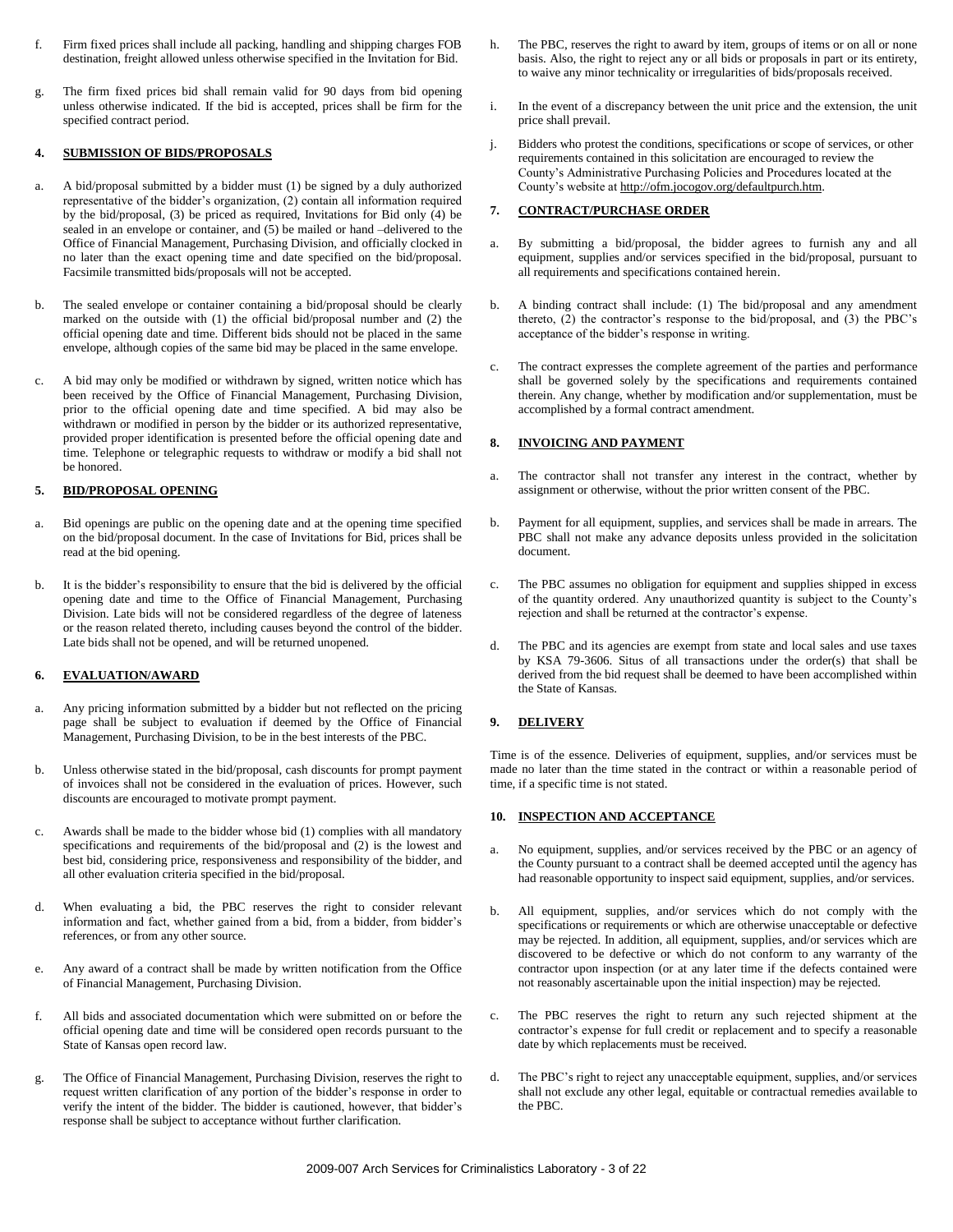#### **11. WARRANTY**

The contractor expressly warrants that all equipment, supplies, and/or services provided shall: (1) conform to each and every specification, drawing, sample or other description which was furnished or adopted by the Office of Financial Management, Purchasing Division, (2) be fit and sufficient for the purpose expressed in the Invitation for Bid/Request for Proposal, (3) be of good materials and workmanship, and (4) be free from defect.

#### **12. CONFLICT OF INTEREST**

The contractor hereby covenants that at the time of the submission of the bid/proposal the contractor has no other contractual relationships which would create any actual or perceived conflict of interest. The contractor further agrees that during the term of this contract neither the contractor nor any of its employees shall acquire any other contractual relationships which create such a conflict.

#### **13. CANCELLATION/TERMINATION OF CONTRACT**

- a. In the event of material breach of the contractual obligations by the contractor, the Office of Financial Management, Purchasing Division, may cancel the contract. At its sole discretion the Office of Financial Management, Purchasing Division, may give the contractor an opportunity to cure the breach or to explain how the breach will be cured. The actual cure must be completed within no more than 10 working days from notification a written plan detailing how the contractor intends to cure the breach.
- b. If the contractor fails to cure the breach or if circumstances demand immediate action, the PBC will issue a notice of cancellations terminating the contract immediately.
- c. If the PBC, cancels the contract for breach, the PBC, reserves the right to obtain the equipment, supplies, and/or services to be provided pursuant to the contract from other sources and upon such terms and in such manner as the Office of Financial Management, Purchasing Division, deems appropriate and back charge the contractor for any additional costs incurred thereby.
- d. The PBC, reserves the right to terminate the contract at any time for the convenience of the PBC, without penalty or recourse, by giving the contractor a written notice of such termination at least 30 calendar days prior to termination. The contractor shall be entitled to receive just and equitable compensation for the work completed pursuant to the contract prices prior to the effective date of termination.

#### **14. COMMUNICATIONS AND NOTICES**

Any written notice to the contractor shall be deemed sufficient when deposited in the United States mail postage prepaid, delivered to a telegraph office fee prepaid; or hand-carried and presented to an authorized employee of the contractor at the contractor's address as listed in the contract.

#### **15. INVENTIONS, PATENTS AND COPYRIGHTS**

The contractor shall defend, protect, and hold harmless the PBC, its officers, agents, and employees against all suits of law or in equity resulting from patent and copyright infringement concerning the contractor's performance or products produced under the terms of the contract.

#### **16. NON-DISCRIMINATION IN EMPLOYMENT**

In connection with the furnishing of equipment, supplies, and/or services under the contract, the contractor and all subcontractors shall agree not to discriminate against recipients of services or employees or applicants for employment on the basis of race, color, religion, national origin, sex, disability, or age. If discrimination by a contractor is found to exist, the PBC, shall take appropriate enforcement action which may include, but not necessarily be limited to, cancellation of the contract and/or removal from bidder's lists issued by the division until corrective action by the contract is made and ensured, and referral to the Attorney General's Office, whichever enforcement action may be deemed most appropriate.

#### **17. AMERICANS WITH DISABILITIES ACT**

In connection with the furnishing of equipment, supplies, and/or services under the contract, the contractor and all subcontractors shall comply with all applicable requirements and provisions of the Americans with Disabilities Act (ADA).

#### **18. GOVERNING LAW**

All contractual agreements shall be subject to, governed by, and construed according to the laws of the State of Kansas.

#### **19. HOLD HARMLESS**

The contractor agrees to protect, defend, indemnify and hold the BOCC, its officers, employees and agents free and harmless from and against any and all losses, penalties, damages, settlements, costs, charges, professional fees or other expenses or liabilities of every kind and character arising out of or relating to any and all claims, liens, demands, obligations, actions, proceedings or causes of action of every kind and character in connection with or arising directly or indirectly out of the error, omission or negligent claims, etc., relating to personal injury or of any other tangible or intangible personal or administrative order, rule or regulation, or decree of any court, shall be included in the indemnity hereunder. The contractor further agrees to investigate, handle, respond to, provide defense for and defend any such claims, etc., at his/her sole expense and agrees to bear all other costs and expenses related thereto, even if such claim is groundless, false or fraudulent.

#### **20. TITLES**

Titles of paragraphs used herein are for the purpose of facilitating reference only and shall not be construed to infer a contractual construction of language.

#### **21. RIGHT TO EXAMINE AND AUDIT RECORDS**

The Contractor agrees that the PBC, or any of its authorized representatives, shall have access to and the right to examine and audit any and all books, documents, papers and records of the Contractor involving transactions related to the contract between the PBC and Contractor hereunder, or any change order or contract modification thereto, or with compliance with any clauses thereunder. Such records shall include hard copy as well as computer readable data. The Contractor shall require all of its payees including but not limited to, subcontractors, insurance agents or material suppliers to comply with the provisions of this clause by including the requirements hereof in a written agreement between the Contractor and payee. Further, the Contractor agrees to cooperate fully and will cause all related parties and will require all of it's payees to cooperate fully in furnishing or making available to the PBC and County any and all such books, documents, papers, and records.

#### **22. HIPAA COMPLIANCE**

All contracting parties hereby agree that they will comply with the Administrative Simplification provisions of the Health Insurance Portability and Accountability Act of 1996, Public Law, 104-191 ("HIPAA") and the Health and Human Services regulations implementing the Administrative Simplification and enter into addenda or memorandum of understanding as may be necessary to address the details of such implementation. .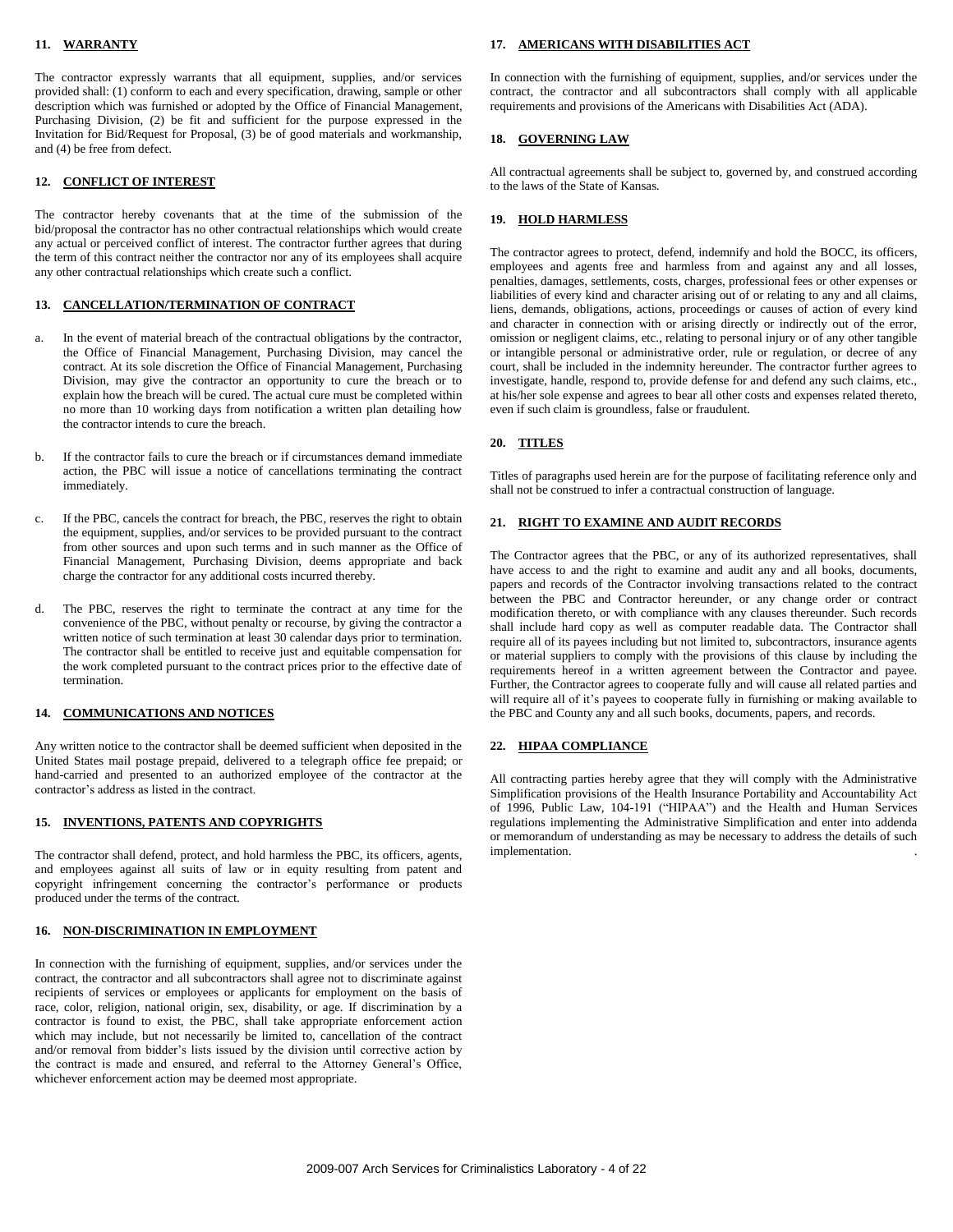#### **SPECIAL CONDITIONS**

### **GOVERNING RESPONSES AND SUBSEQUENT CONTRACTS JOHNSON COUNTY, KANSAS**

- 1. INSURANCE: The contractor shall be required to maintain and carry in force for the duration of the contract, insurance coverage of the types and minimum liability as set forth below **(SAMPLE CERTIFICATE ATTACHED)**:
	- A. Professional Liability Insurance \$3,000,000 per occurrence and as an annual aggregate
	- B. Commercial General Liability \$1,000,000 combined single limit per occurrence for bodily injury, personal injury and property damage. Minimum \$2,000,000 aggregate.
	- C. Workers' Compensation and Employer's Liability
		- 1. Workers' Compensation Statutory (include all states endorsement)
		- 2. Employer's Liability \$100,000 each occurrence
	- D. Automobile Liability

\$1.000,000 combined single limit per occurrence for bodily injury and property damage, coverage will include owned and non-owned vehicles used in the course of business.

Before entering into a contract , the successful bidder shall furnish to the Johnson County Risk Manager a Certificate of Insurance verifying such coverage and identifying the Public Building Commission, Johnson County, Kansas and the Board of County Commissioners, Johnson County, Kansas, their officers, commissions, agents and employees as additional insured as pertains to the contract. This inclusion shall not make the PBC or County a partner or joint venturer with the contractor in its operations hereunder, nor does it apply to the Professional Liability coverage.

The Public Building Commission, Johnson County, Kansas and the Board of County Commissioners, Johnson County, Kansas, their officers, commissions, agents and employees shall be named as additional insureds as respects: Liability arising out of acts performed by or on behalf of the contractor; products and completed operations of the contractor; premises owned, leased or used by the contractor; or automobiles, leased, hired or borrowed by the contractor.

The certificate holder on the Certificate of Insurance shall be as follows:

Public Building Commission Johnson County, Kansas c/o Risk Manager 111 South Cherry Street, Suite 2400 Olathe, Kansas 66061-3486

This RFP No. shall be referenced on the Certificate of Insurance.

Prior to any material change or cancellation, the Public Building Commission, Johnson County, Kansas, its' officers, commissions, agents and employees will be given thirty (30) days advanced written notice by registered mail to the stated address of the certificate holder.

In the event of an occurrence, it is further agreed that any insurance maintained by the Public Building Commission, Johnson County, Kansas, and the Board of County Commissioners, Johnson County, Kansas, their officers, commissions, agents and employees shall apply in excess of and not contribute with insurance provided by policies named in this contract.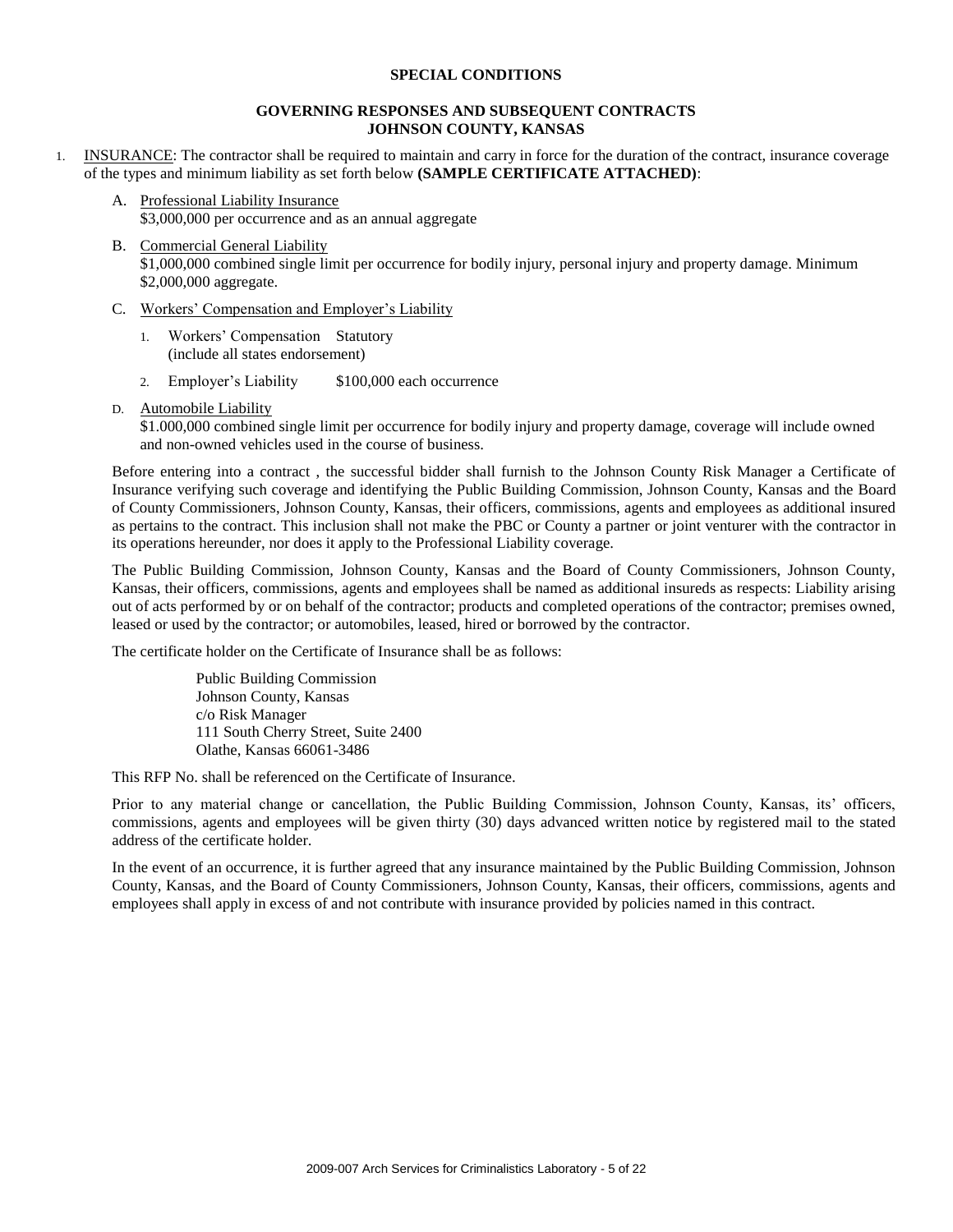- 2. TIME LIMIT TO SUBMIT SUPPORTING DOCUMENTS: Within ten (10) calendar days after notification to enter into contract, the successful respondent must furnish the required insurance. If any successful respondent fails to furnish said documents within ten (10 calendar days, the award to that respondent may be withdrawn and awarded to the next lowest acceptable proposal.
- 3. LICENSES AND PERMITS: The contractor shall be, without expense to the PBC or the County, responsible for obtaining any necessary licenses and permits.
- 4. CODES AND REGULATIONS: All work within the scope of this request shall be completed by the successful bidder to all applicable current prevailing codes and regulations.
- 5. ADDITIONAL SERVICES: The County reserves the right to add additional services to this contract with the mutual consent of the contracting parties within the contract period.
- 6. NEGOTIATIONS: The County reserves the right to negotiate any and all elements of a contract resulting from this request for proposal.
- 7. TRAVEL EXPENSES: The County will reimburse reasonable and necessary travel and related expenses to the successful contractor based on the following conditions: travel expenses for airline expenses for business class based on actual cost. Lodging, mileage, and food will be based on the GSA per diem rates for the Kansas City Metro region. All such expenses will be up to but not in excess of the per diem rate for this area based on actual receipts. The applicable GSA per diem information can be located at [http://ofm.jocogov.org/defaultap.htm.](http://ofm.jocogov.org/defaultap.htm) Additional expenses such as ground transportation to and from the airport and vehicle rental may also be approved. All travel expenses are subject to the County's prior approval and must have receipts to verify expenses.
- 8. PUBLICITY CLAUSE: Respondent must obtain prior written approval from the County for use of information relating to the County or this Agreement in advertisements, brochures, promotional materials or media, press releases or other informational avenues.
- 9. OWNERSHIP: Any work product or deliverable report or date provided to the County as a result of work performed while under contract shall be considered the property of the County and may be used in any fashion the County deems appropriate.
- 10. SUSTAINABLE EFFORTS: The County desires to procure goods and services that are sustainable and maximize value to the County at both a cost and environmental level. Please describe your firm's environmental stance and what steps your firm has taken to support the goal of environmental stewardship.
- 11. ELECTRONIC VERSION: The electronic version of the bid/RFP is available upon request. The document was entered into WORD for Microsoft Windows. The Office of Financial Management, Purchasing Division, shall not guarantee the completeness and accuracy of any information provided on the electronic version. Therefore respondents are cautioned that the hard copy of the bid/RFP on file in the Office of Financial Management, Purchasing Division governs in the event of a discrepancy between the information on the electronic version and that which is on the hard copy.
- 12. DISCLOSURE: The following is a disclosure for firms responding to the County's requests for architectural services: Thomas Franzen is the Director of Financial Management for Johnson County Government, and also the brother of Mark Franzen, a Principal with HTK. While Purchasing is one of the divisions under Thomas' authority, and is responsible for managing the bid and RFP processes for the County, Thomas has not participated in the selection process, as a selection committee member or otherwise, and has not influenced any selection by the County of architectural services.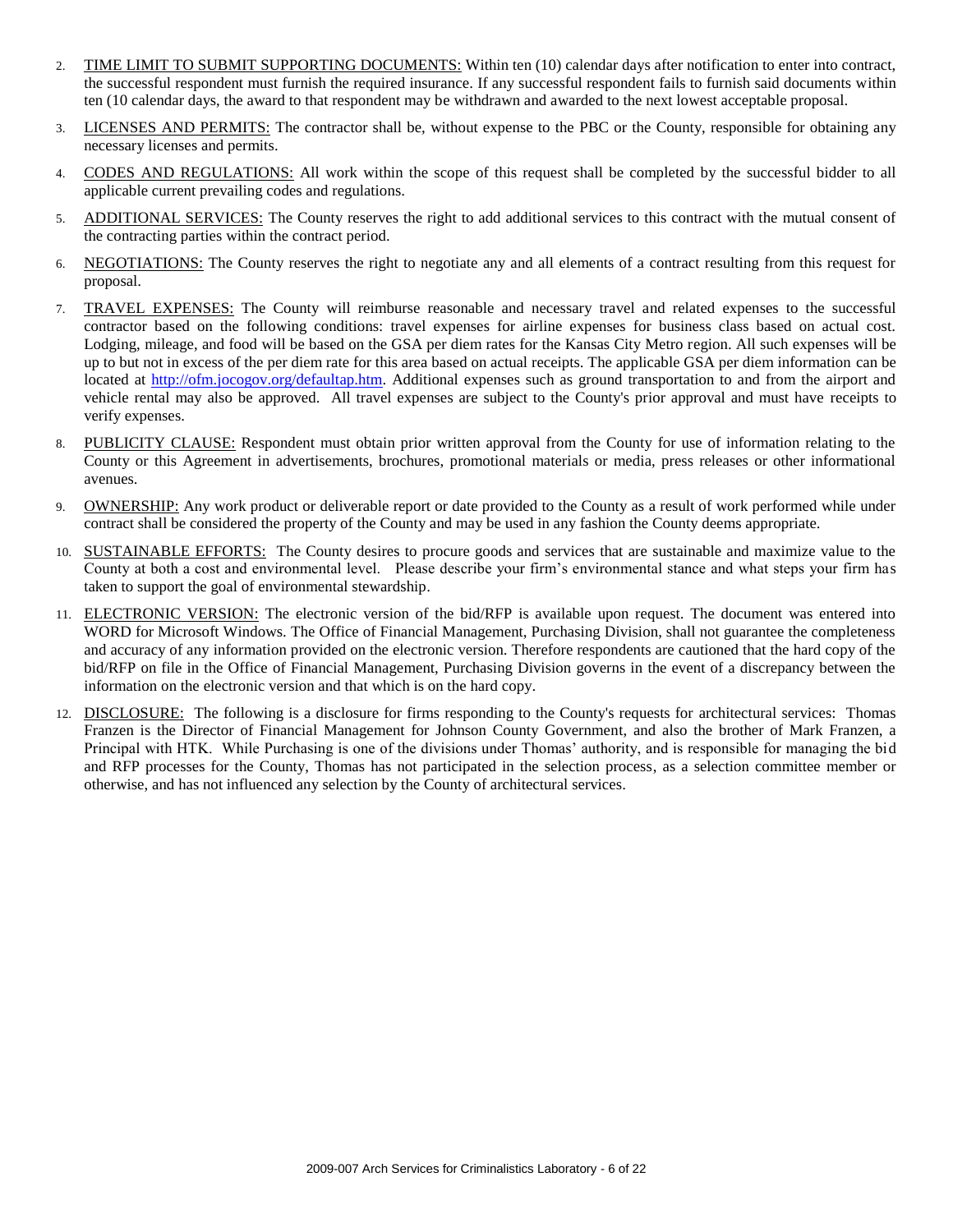|                                                                                                                                                                 |                                                                                                                                                                                                                                                                                                                                                                                                                                                                                                    |                                     |                                      | IDC - INUILOOIUNAL OLNVIULO                                                                                                                                                                                                                                                                | 11 Y                                                          |
|-----------------------------------------------------------------------------------------------------------------------------------------------------------------|----------------------------------------------------------------------------------------------------------------------------------------------------------------------------------------------------------------------------------------------------------------------------------------------------------------------------------------------------------------------------------------------------------------------------------------------------------------------------------------------------|-------------------------------------|--------------------------------------|--------------------------------------------------------------------------------------------------------------------------------------------------------------------------------------------------------------------------------------------------------------------------------------------|---------------------------------------------------------------|
|                                                                                                                                                                 | <u>ACORD,</u> CERTIFICATE OF LIABILITY INSURANCE                                                                                                                                                                                                                                                                                                                                                                                                                                                   |                                     |                                      |                                                                                                                                                                                                                                                                                            | DATE (MM/DD/YY)                                               |
| PRODUCER<br>SAMPLE                                                                                                                                              |                                                                                                                                                                                                                                                                                                                                                                                                                                                                                                    |                                     |                                      | THIS CERTIFICATE IS ISSUED AS A MATTER OF INFORMATION<br>ONLY AND CONFERS NO RIGHTS UPON THE CERTIFICATE<br>HOLDER. THIS CERTIFICATE DOES NOT AMEND, EXTEND OR<br>ALTER THE COVERAGE AFFORDED BY THE POLICIES BELOW.                                                                       |                                                               |
|                                                                                                                                                                 |                                                                                                                                                                                                                                                                                                                                                                                                                                                                                                    | COMPANY                             |                                      | <b>COMPANIES AFFORDING COVERAGE</b>                                                                                                                                                                                                                                                        |                                                               |
| INSURED                                                                                                                                                         |                                                                                                                                                                                                                                                                                                                                                                                                                                                                                                    | А<br>COMPANY                        |                                      |                                                                                                                                                                                                                                                                                            |                                                               |
|                                                                                                                                                                 |                                                                                                                                                                                                                                                                                                                                                                                                                                                                                                    | в                                   |                                      |                                                                                                                                                                                                                                                                                            |                                                               |
| MUST INCLUDE CONTRACTOR/VENDOR<br>TO WHOM CONTRACT HAS BEEN AWARDED                                                                                             |                                                                                                                                                                                                                                                                                                                                                                                                                                                                                                    | COMPANY<br>c                        |                                      |                                                                                                                                                                                                                                                                                            |                                                               |
|                                                                                                                                                                 |                                                                                                                                                                                                                                                                                                                                                                                                                                                                                                    | COMPANY<br>D                        |                                      |                                                                                                                                                                                                                                                                                            |                                                               |
| <b>COVERAGES</b>                                                                                                                                                | THIS IS TO CERTIFY THAT THE POLICIES OF INSURANCE LISTED BELOW HAVE BEEN ISSUED TO THE INSURED NAMED ABOVE FOR THE POLICY PERIOD<br>INDICATED, NOTWITHSTANDING ANY REQUIREMENT, TERM OR CONDITION OF ANY CONTRACT OR OTHER DOCUMENT WITH RESPECT TO WHICH THIS<br>CERTIFICATE MAY BE ISSUED OR MAY PERTAIN, THE INSURANCE AFFORDED BY THE POLICIES DESCRIBED HEREIN IS SUBJECT TO ALL THE TERMS,<br>EXCLUSIONS AND CONDITIONS OF SUCH POLICIES. LIMITS SHOWN MAY HAVE BEEN REDUCED BY PAID CLAIMS. |                                     |                                      |                                                                                                                                                                                                                                                                                            |                                                               |
| CO<br>LTR<br><b>TYPE OF INSURANCE</b>                                                                                                                           | POLICY NUMBER                                                                                                                                                                                                                                                                                                                                                                                                                                                                                      | POLICY EFFECTIVE<br>DATE (MM/DD/YY) | POLICY EXPIRATION<br>DATE (MM/DD/YY) |                                                                                                                                                                                                                                                                                            | <b>LIMITS</b>                                                 |
| <b>GENERAL LIABILITY</b><br>COMMERCIAL GENERAL LIABILITY<br>CLAIMS MADE   X   OCCUR<br>OWNER'S & CONTRACTOR'S PROT<br>X<br><b>CONTRACTUAL</b>                   |                                                                                                                                                                                                                                                                                                                                                                                                                                                                                                    |                                     |                                      | <b>GREGATE</b><br>РĦ<br>JCTS- COMP/OP AGG<br>ONAL & ADV INJURY<br>PE<br>EACH OCCURRENCE<br>DAMAGE (Any one fire)<br>日<br>(Any one person)                                                                                                                                                  | s<br>s PER<br>s TERMS<br>$S$ OF<br>s CONTRACT<br>$\mathsf{s}$ |
| AUTOMOBILE LIABILITY<br>X<br>ANY AUTO<br>ALL OWNED AUTOS<br>SCHEDULED AUTOS<br>X<br>HIRED AUTOS<br>X<br>NON-OWNED AUTOS                                         |                                                                                                                                                                                                                                                                                                                                                                                                                                                                                                    |                                     |                                      | IBINED SINGLE LIMIT<br>bily iduury<br>person)<br>NJURY<br>Iccident)<br>PROPERTY DAMAGE                                                                                                                                                                                                     | s<br>PER<br>s<br>TERMS<br>s<br>OF<br>CONTRACT                 |
| <b>GARAGE LIABILITY</b><br>ANY AUTO<br><b>EXCESS LIABILITY</b>                                                                                                  |                                                                                                                                                                                                                                                                                                                                                                                                                                                                                                    |                                     |                                      | AUTO ONLY - EA ACCIDENT<br>OTHER THAN AUTO ONLY:<br>EACH ACCIDENT S<br>AGGREGATE S<br><b>EACH OCCURRENCE</b>                                                                                                                                                                               | s<br>s                                                        |
| $X$ UMBRELLA FORM<br>OTHER THAN UMBRELLA FORM                                                                                                                   | R CONTRACT TERMS                                                                                                                                                                                                                                                                                                                                                                                                                                                                                   |                                     |                                      | <b>AGGREGATE</b>                                                                                                                                                                                                                                                                           | $\mathbf{s}$<br>s                                             |
| <b>WORKERS COMPENSATION AND</b><br>Χ<br><b>EMPLOYERS' LIABILITY</b><br>THE PROPRIETOR/<br><b>INCL</b><br><b>PARTNERS/EXECUTIVE</b><br>OFFICERS ARE:<br>EXCL     | INCLUDES ALL STATES ENDORSEMENT                                                                                                                                                                                                                                                                                                                                                                                                                                                                    |                                     |                                      | WC STATU-<br>TORY LIMITS<br>ER<br>EL EACH ACCIDENT<br>EL DISEASE - POLICY LIMIT $ s $ 100,000<br>EL DISEASE - EA EMPLOYEE $ s $ 100,000                                                                                                                                                    | OTH-<br>\$100,000                                             |
| <b>OTHER</b><br>PROFESSIONAL LIABILITY/<br>ERRORS AND OMISSIONS<br>LIABILITY                                                                                    |                                                                                                                                                                                                                                                                                                                                                                                                                                                                                                    |                                     |                                      | LIMIT PER CONTRACT<br>REQUIREMENTS                                                                                                                                                                                                                                                         |                                                               |
| DESCRIPTION OF OPERATIONS/LOCATIONS/VEHICLES/SPECIAL ITEMS INCLUDE: 1) RFP #2) PUBLIC BUILDING COMMISSION OF JOHNSON                                            | COUNTY, KANSAS, BOARD OF COUNTY COMMISSIONERS, JOHNSON COUNTY, KANSAS, THEIR OFFICERS,<br>COMMISSIONS, AGENTS AND EMPLOYEES ARE INCLUDED AS ADDITIONAL INSUREDS AS PERTAINS TO THIS<br>CONTRACT AND ONLY TO THE EXTEND COVERED BY COMMERCIAL GENERAL AND AUTOMOBILE LIABILITY. THIS                                                                                                                                                                                                                |                                     |                                      |                                                                                                                                                                                                                                                                                            |                                                               |
| <b>ENGHIELON DOFELI</b><br>PUBLIC BUILDING COMMISSION OF<br>JOHNSON COUNTY, KANSAS<br>C/O RISK MANAGER<br>111 SOUTH CHERRY, SUITE 2400<br>OLATHE, KS 66061-3441 | OT APPLY TO THE PROFESSIONAL LIABANCELLATION                                                                                                                                                                                                                                                                                                                                                                                                                                                       | <b>AUTHORIZED REPRESENTATIVE</b>    |                                      | SHOULD ANY OF THE ABOVE DESCRIBED POLICIES BE CANCELLED BEFORE THE<br>EXPIRATION DATE THEREOF, THE ISSUING COMPANY WILL XENDEAVORK TO MAIL<br>$\sqrt{30}$ DAYS WRITTEN NOTICE TO THE CERTIFICATE HOLDER NAMED TO THE LEFT.<br>XAK KALABEKXAYAK KAYAKAYAK KAYAYAYAR KA ARIYAYAN AKUYAKIYA K |                                                               |
| $\blacksquare$<br>ACORD 25-S (1/95)                                                                                                                             |                                                                                                                                                                                                                                                                                                                                                                                                                                                                                                    |                                     |                                      |                                                                                                                                                                                                                                                                                            | © ACORD CORPORATION 1988                                      |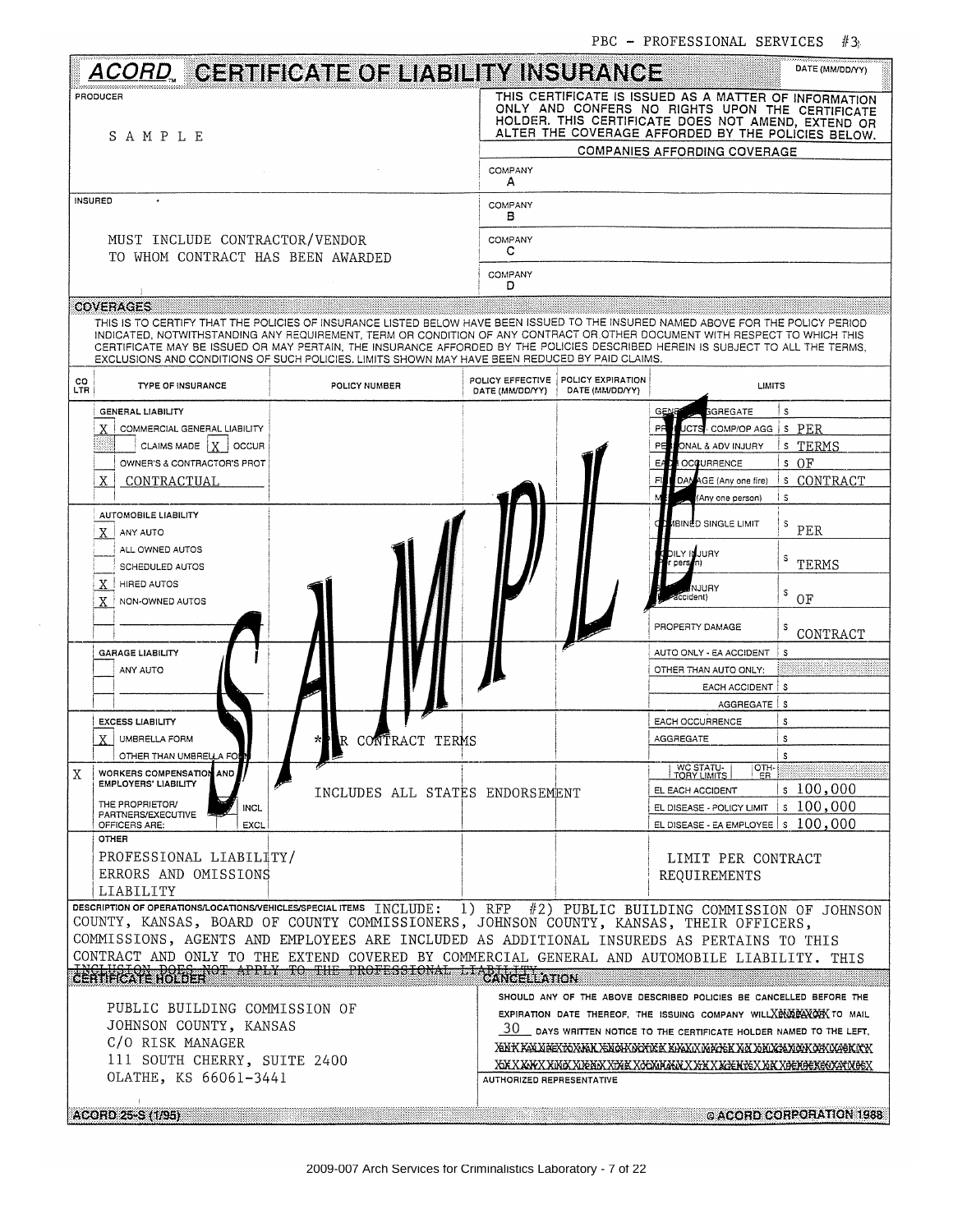### **A. INTRODUCTION**

The Johnson County Facilities Department, on behalf of the Johnson County Public Building Commission and the Johnson County Sheriff's Office, seeks proposals of qualifications from interested architectural firms for complete design, documentation and construction administration services for development of a new Criminalistics Laboratory Facility in Olathe, Kansas.

The project involves design and construction of a new facility to be located at the Johnson County Sunset Drive Campus in Olathe and is to be co-located with and connected to the new County Communications Center. The campus is located on the property at the northwest corner of 119<sup>th</sup> Street and Ridgeview road and the specific site is in the extreme northwest corner of the property. The existing Sheriff's Crime Laboratory is located in the Johnson County Northeast Office Building at 6000 Lamar in Mission. There is no public access to this facility, however tours will be provided later in the selection process.

The proposed facility is anticipated to be a site-secure, two story building that will house all functions of the current laboratory, additional functions as referenced later in this document and significant programmatic growth space. The project is anticipated to be approximately 51,000 gross square feet. The total project budget is \$28 million with an anticipated construction budget of \$20 million.

Funding for the design and construction of the project is secured through revenue generated by the Public Safety Sales Tax issued by Johnson County and approved by the voters in August 2008. The project will be funded through the issuance of Johnson County Public Building Commission Revenue Bonds. Johnson County (and the Johnson County Public Commission) is one of only 40 counties in the United States to possess a "Triple A" designation from both Standard & Poor's Ratings Services and Moody's Investors Service.

### **B. JOHNSON COUNTY INFORMATION**

Located in the Kansas City metropolitan area, Johnson County is a full service local government providing daily services to over 500,000 residents through more than 40 offices, agencies, and departments. In addition to the traditional governmental operations of public health and safety, codes regulations, financial management, and tax collection, Johnson County operates a major intermodal transportation system, twelve libraries, six multi-service centers, a park and recreation district, mental health and developmental support centers, a community corrections program, and a countywide wastewater system. Please refer to the Johnson County website for additional information at [www.jocogov.org](http://www.jocogov.org/) .

The Criminalistics Laboratory project will be directed and managed by the Planning and Design Group of the Johnson County Facilities Management department on behalf of the Johnson County Public Building Commission. [http://facilities.jocogov.org](http://facilities.jocogov.org/) The PDG is staffed with experienced professionals including registered architects, interior designers, real estate managers, LEED<sup>tm</sup> accredited design professionals. building systems engineers and operations specialists. These professionals will work closely with the design team to help ensure a successful project process and outcome. In addition, the project will have a user committee made up of representatives from the Sheriff's Department and other County personnel.

The PDG and the entire Facilities Department take pride in the outstanding service, innovation and solutions we provide for the County. We strive for excellence in all that we do and expect nothing less from the consultants we ask to be part of our team. The Johnson County Board of Commissioners were named "Architectural Advocates of the Year" in 2007 by the Kansas City Chapter of the American Institute of Architects for our progressive, high quality approach to capital planning and development.

### **C. PROJECT PARAMETERS**

In February of 2006 McClaren, Wilson & Lawrie, Inc., in association with HTK Architects, completed a Space Needs Assessment and Preliminary Design Program that outlines the numerous needs and requirements of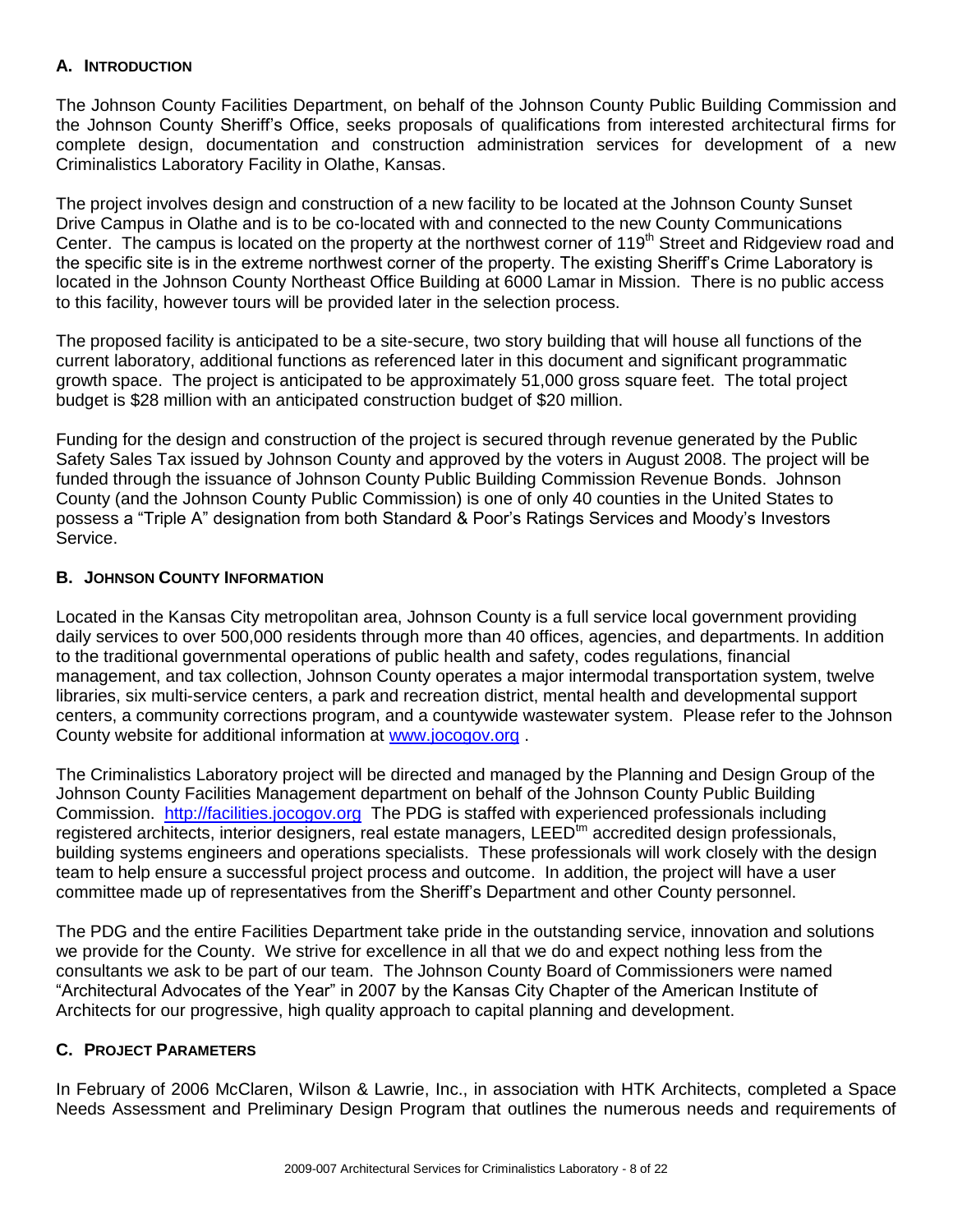the Criminalistics Laboratory. This document can be downloaded at the following link: <http://facilities.jocogov.org/pdfs/Published%20Crime%20Lab%20Study%20.pdf>

As previously stated, this project is intended as a full replacement for the existing Crime Lab facility. Operations will continue in this existing facility until the new building is ready for occupancy.

The goals of this project align with all County parameters for capital development. Please refer to the 2009 update of the Strategic Facilities Master Plan and specifically the Planning Criteria in chapter five for further definition of County capital development philosophy. <http://facilities.jocogov.org/SFMP/sfmpTOC-2009.htm>

It is anticipated that construction of this project will be undertaken with a Construction Manager at Risk form of contract. Operationally, we will expect a highly integrated and deeply cooperative team approach to the entire process of design and construction. It is our intent to work with a CM that has a demonstrated successful history of working in this manner. It is also our intent to invite our design team to participate in the selection of the Construction Manager. A new selection process for the CM promoting this type of philosophy and approach is currently being developed by the County.

For the design of the project, we are seeking firms/teams that can bring outstanding expertise and understanding in the following areas.

- Rigorous understanding of Forensic Science and a deep and diverse technical knowledge of Criminalistics Laboratory design and operations.
- Innovative approaches to building systems and envelope design for maximum energy performance and environmental safety.
- Understanding and application of sophisticated, proven technologies and regionally-appropriate systems with functionally driven, life-cycle supported solutions.
- Design of technically demanding, long life, low maintenance, flexible and enduring operational facilities that also clearly epitomize high quality civic architecture and respect for context and regionalism.
- Modular, adaptable planning; discipline-specific solutions; knowledge of a broad array of Best Practices and benchmarking against peer institutions.
- Support of ASCLD accreditation
- Significant experience in addressing all areas of environmental stewardship at a very high level. It is the policy of Johnson County and the goal for this project that the designer and constructor are required to comply with the LEED Gold/Platinum Standard at a minimum and submit documentation to USGBC for their independent third-party review process and certification. The building systems and envelope should be designed for maximum energy performance with a minimum target of 50 percent improvement from an ASHRAE 90.1, 2007 energy baseline using the energy modeling criteria outlined in the LEED for New Construction and Renovation 2009 Green Building Rating.
- Significant understanding, experience and success in operating in a highly collaborative, integrated team delivery model.

### **D. PRELIMINARY SCHEDULE (ALL DATES TENTATIVE)**

| Pre-proposal Tele-conference                                               | 2:00 pm, February 24, 2009 |
|----------------------------------------------------------------------------|----------------------------|
| <b>Qualification Statements/Proposals Due</b>                              | 2:00 pm, March 10, 2009    |
| Finalists Announced (a tour of existing facilities will then be scheduled) | March 31, 2009             |
| <b>Finalist Interviews</b>                                                 | April 28, 2009             |
| Top-ranked Finalist Announced and Negotiations Started                     | May 8, 2009                |
| <b>Negotiations Completed</b>                                              | May 22, 2009               |
| Public Building Commission Approval, Notice to Proceed                     | June 11, 2009              |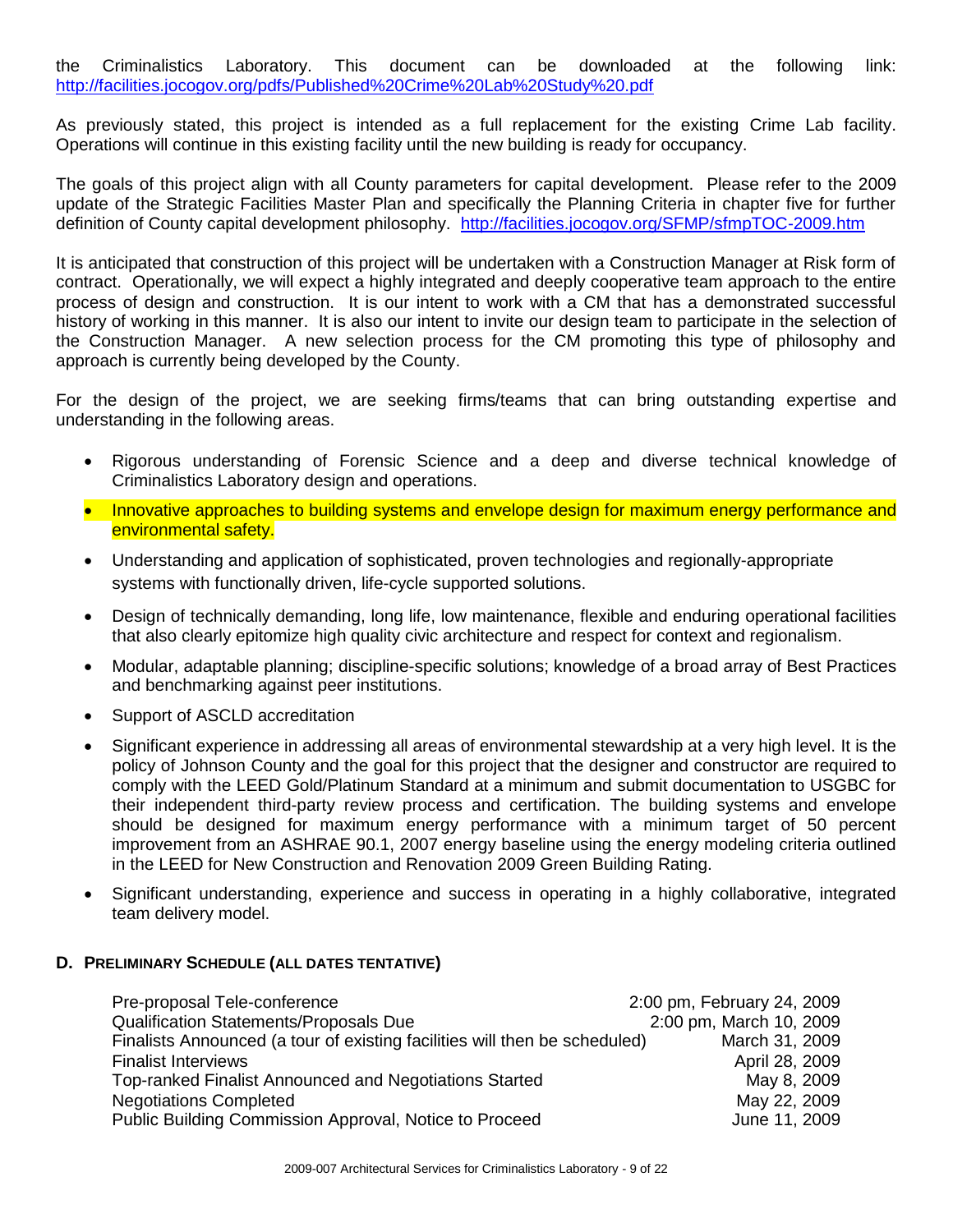### **E. SCOPE OF SERVICES**

The basic scope of services will be structured generally around those services defined in article 2 of *AIA Document B151-1997 Abbreviated Standard form of Agreement Between Owner and Architect*. The Johnson County Supplemental Conditions to this document will be distributed to finalists for reference. In addition to these standard design, documentation and construction administration services, the following will also be required:

- Design program review and final modifications, budget evaluation and potential modifications and adiustments.
- Alternative deployment and configuration development and analysis.
- Support of the Owner's anticipated partnership with the EPA/DOE-sponsored Labs for the 21st Century program [www.labs21century.gov](http://www.labs21century.gov/)
- Engagement in and assistance to the County in the final development of the new CM at Risk procurement process including involvement with multiple CM at Risk candidates during the CM selection process.
- Core disciplines are to include: Architectural, Mechanical/Electrical/Plumbing, Structural, Civil, Landscape Design and Interior Design.
- Specialty disciplines are to include: Forensic Laboratory Planning, Laboratory Fixed-Equipment & Furnishings Specification, Codes/Life Safety.
- Collaboration and coordination with Owner-provided consulting services including Commissioning, Security, Audio/Visual, etc.
- Comprehensive, timely documentation of design processes and decisions
- Comprehensive Interior Design services with attention to detail, quality, finish and maintainability of materials.
- Submissions for and attendance at all required presentations to regulatory boards and commissions such as, but not limited to, any municipal zoning or review boards, the Public Building Commission, etc.
- Construction Document Delivery and Ownership: All design and documentation will become property of Johnson County. Please reference version 8/05 *Standards for Delivery of Electronic Document Information*  for all requirements at <http://facilities.jocogov.org/pdfs/Electronic%20Docs%20Standards.pdf>
- CAFM (Computer Aided Facility Management) information delivery: Please reference version 8/05 *Standards for CAFM/CAD Polylines and Room Finish Schedules* for all requirements at <http://facilities.jocogov.org/pdfs/CAD%20Polyline%20Standards.pdf>
- Record Documentation: The design team will provide, as part of basic services, a detailed set of record or as-built drawings showing significant changes in the work made during construction based on information furnished by the Construction Manager. This information will be provided in the same manner as the construction documents indicated above. Mechanical and electrical systems and equipment schedules with as-built information added will be submitted in specified spreadsheet or database formats.
- Whole Building Energy Simulation Services. The design team will provide whole building energy simulation services that will comply with the requirements of LEED at a minimum, and assist the design team in making informed integrated design decisions early in the design process.
- Basis of Design Documentation. The design team will coordinate with the owners commissioning agent to provide a Basis of Design document that responds to the Owner's Project Requirements and the Commissioning Plan at each major approval phase of the design and construction schedule."
- Start-up Assistance: The design team will assist the Construction Manager and Commissioning Agent in providing comprehensive and detailed building system operation instruction to County personnel at the time of project turnover.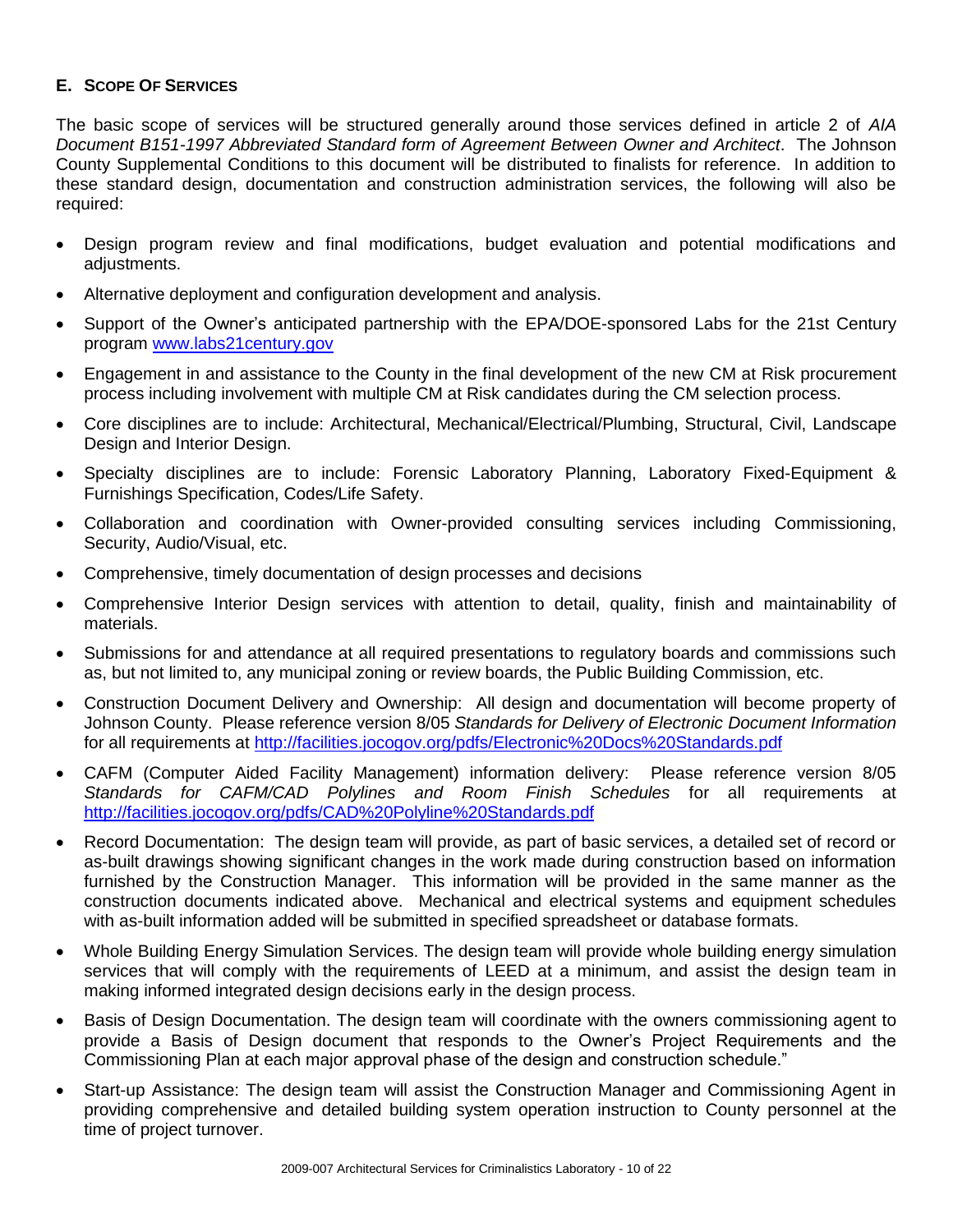- Sustainable Design Integration: The design team will be responsible for evaluating and presenting for consideration, design concepts, building materials and systems that have a reduced adverse impact on the local and global environment. It is the intent of the County, at a minimum, to base the design and construction of this project around the Johnson County Guide to Sustainability construction of this project around the Johnson County Guide to Sustainability <http://facilities.jocogov.org/pdfs/SustainaibilityGuide.pdf>
- LEED<sup>™</sup> Certification Administration: The design team will, in coordination with the Construction Manager and Owner, lead and administer the LEED<sup>™</sup> Certification and documentation process.
- Post Occupancy Services: In coordination with the Construction Manager, the design team will be responsible for addressing any problems or other situations relating to the appropriate operation of the facility during the first year of occupancy. In addition, the design team will be required to prepare the oneyear warranty review for presentation to the Construction Manager.
- 1% for Art: The design team will participate in the selection process of, and be responsible for the coordination and integration with, public art procured through the County's 1% for Art program.

### **F. THE COUNTY WILL PROVIDE TO FINALISTS**

- Finalized project budget
- Finalized project parameters for use in establishing architectural cost proposals
- A copy of the County's standard form of agreement for architectural services.
- Space needs programmatic data that will require verification and updating by the selected team

### **G. EVALUATION PROCESS**

The proposals will be evaluated by an Evaluation Committee composed of County personnel. Members of the Evaluation Committee will independently review and rate each proposal based on the following criteria:

- 1. Quality of similar work that has been provided for other public and private entities
- 2. Demonstrated excellence in achieving outstanding design solutions for all project types but especially for this type technical/service facility.
- 3. True commitment, understanding and integration of all aspects of sustainable design and environmental stewardship.
- 4. Comparable experience and background of the specific personnel that shall be assigned to the team that will work on this project.
- 5. Overall responsiveness to the RFP
- 6. Project approach. How you conduct your projects, how you pursue innovation, how you work with diverse user groups, and how you achieve outstanding value and quality are all important to us.

Once each member of the Evaluation Committee has rated each proposal and completed a rating sheet, a composite is developed which indicates the Committee's collective ranking of the highest rated proposals in a descending order. At this point, the Evaluation Committee may request additional submittals and conduct interviews with only the top ranked firms, usually three, depending upon the number of proposals received. Proposed fees for the County's project shall be submitted only by the top ranked firms.

Once a top-ranked finalist is established, Facilities Management staff will endeavor to negotiate a contract with the successful firm. In the event that a mutually agreeable contract cannot be negotiated with said firm, the staff will then enter into contract negotiations with the next highest rated firm, and so on until a mutually agreeable contract can be negotiated.

The Facilities Management staff and the Evaluation Committee will recommend to the Public Building Commission one firm to provide the County the services required in this RFP. Their Evaluation shall be based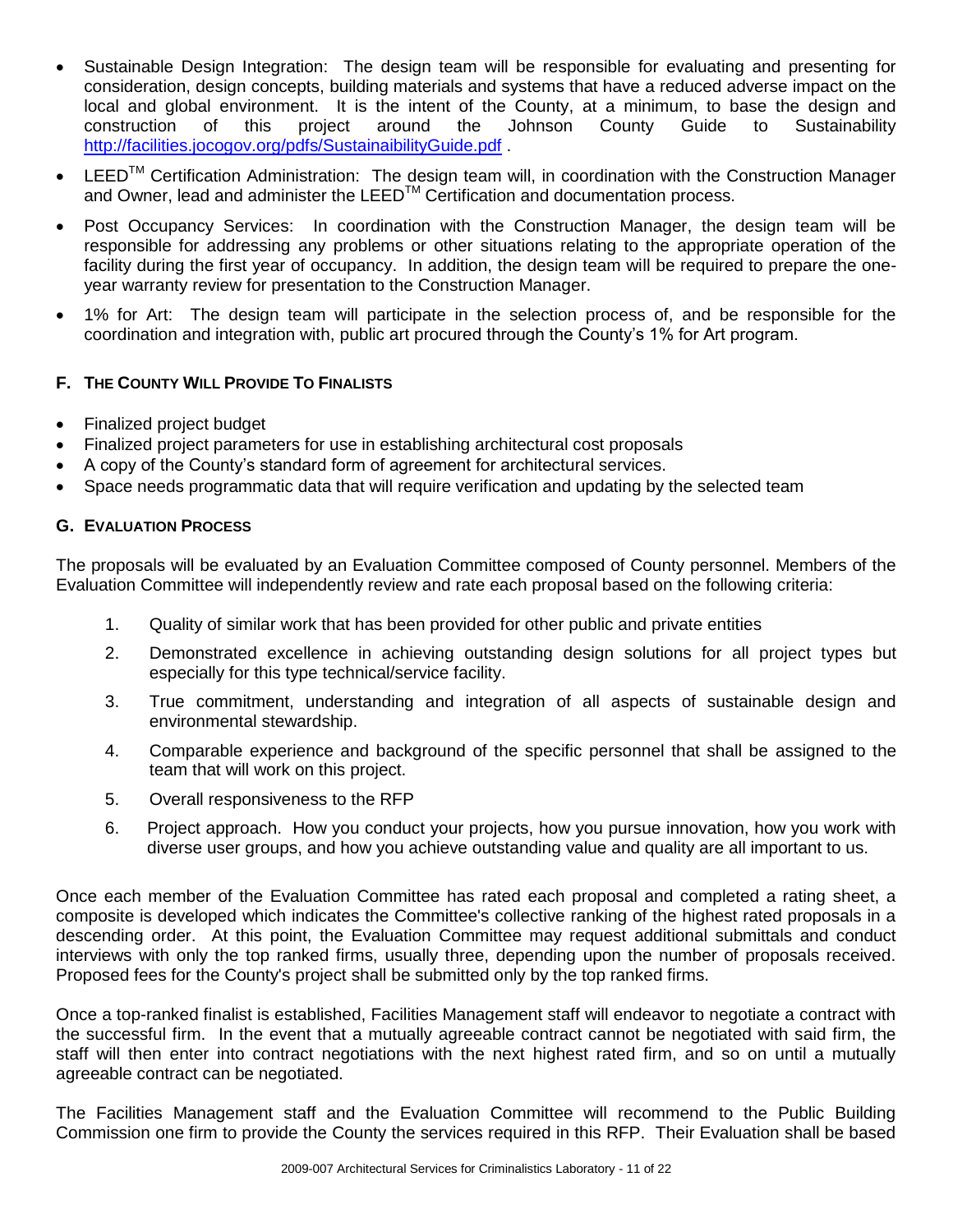on the response to this RFP, any additional required submittals, references, any interviews/site visits and cost proposals. For this Evaluation process, the initial cost proposal information required from finalist firms will account for 10 out of a possible 100 points in the finalist ranking process.

During the Evaluation process the County requires the following:

- 1. All correspondence, inquiries and questions are to be submitted in writing to the designated County Purchasing Agent, as indicated on the cover sheet of this Request for Proposals.
- 2. Other than through the Purchasing Department, no communication regarding the project with the Evaluation committee or County staff is permitted. Violation of this requirement could result in disqualification.
- 3. Confidentiality is to be maintained regarding all aspects of the Architectural Services Evaluation.

The Evaluation Committee members will be asked to comply with the County Code of Ethics Standard 1101: An official whether elected or appointed and an employee in government service should never act upon any manner in which they, their family, or business has or may have any financial or beneficial interest; and should always declare and disclose the full nature and extent of any personal, family or business interests in any matter related to governmental actions or duties.

### **H. SUBMISSION REQUIREMENTS FOR THE PROPOSALS**

The responses to this Request for Proposals will be made using the County's standard forms, attached and provided electronically. These forms can be reformatted as desired but all information required on each form must be clearly shown. Photographs and other graphics may be included either in the body of each form or as attachments to each form.

Key points to be addressed in the qualifications submissions are:

- 1. Clearly define the qualifications and experience of each firm making up the team and of each individual proposed as part of the team. Include detailed qualification/experience information of all specific key individuals to be associated with the project. Specifically include experience working with LEED, integrated design, coordination of whole building energy simulations and participating in the commissioning planning process. Please note that the County considers individual qualifications to be just as important as firm qualifications in ensuring a high quality project team.
- 2. Specific, demonstrated excellence in all aspects of the design and construction of Forensic Laboratory and other laboratory project types. Include the specific roles performed on example projects by each proposed team member.
- 3. A detailed description of how the project will be structured and conducted to support the integrated, sustainable design process including roles, responsibilities and authority of all firms making up the team and of the individuals involved.
- 4. Demonstrated experience of all component team members in the execution of outstanding design solutions, delivery of comparable projects and the administration of construction processes.
- 5. A clear description of the experience and approach of all firms on the team in the execution of projects with a high degree of environmental stewardship and responsiveness, including utilization of innovative and integrated solutions and approaches.
- 6. Demonstrate a clear understanding of and approach for dealing with the complexities and issues of this project type, and achieving operationally driven solutions.
- 7. Description of understanding and experience in working in a construction management at risk structure and integrated team process.
- 8. The mechanical/electrical/plumbing design and construction components of projects are usually the areas where the most difficulties are encountered. Please demonstrate the quality and expertise of all MEP and energy modeling personnel on your team. Please list energy modeling capabilities and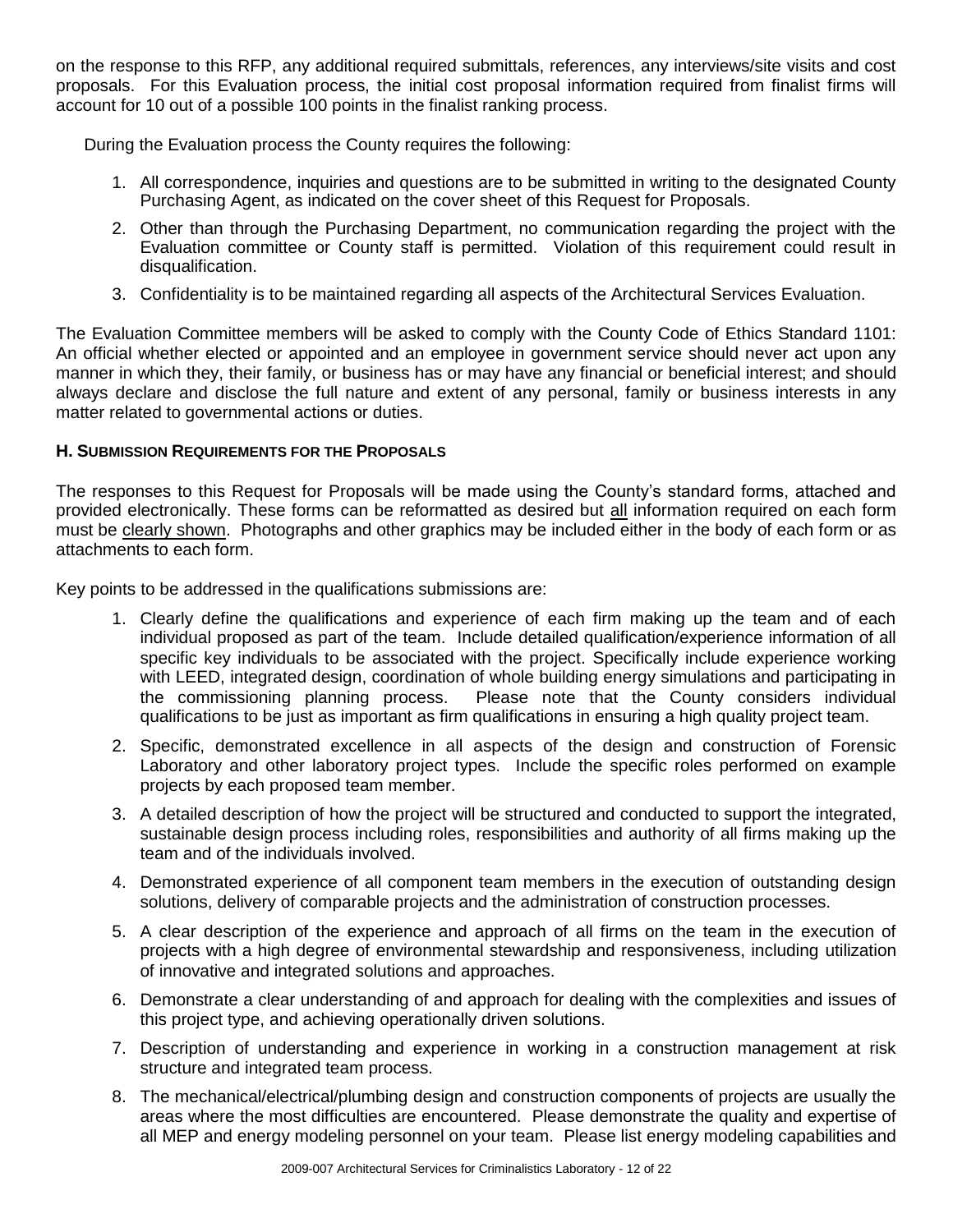experience on LEED certified projects for the team members responsible for LEED whole-building energy simulations and the MEP design. Teams are encouraged to have an energy modeler and MEP engineer with a minimum of two LEED certified projects that have successfully been through and audit process with the US Green Building Council.

- 9. Demonstrate procedurally how your team plans to distinguish itself with outstanding MEP design, integration and execution.
- 10. Please note that the County strongly discourages the submission or presentation of any conceptual design solutions for this project. We and you do not know enough about the project at this point to be presenting solutions. Demonstrate your expertise through outstanding similar projects previously completed, a thoughtful project approach, and a clear demonstration of your understanding of the particular issues involved.

We challenge each firm to go beyond the typical qualifications information to clearly demonstrate why their firm/team is a superior choice for the County on this project.

A few last honest recommendations: Reading multiple proposals is quite arduous. Brevity is a virtue and getting to the relevant point even more so. Be focused on the areas that we are concerned with. Minimize marketing "boiler plate" and let your words and pictures tell the true story of what your firm/team is all about.

### **I. INSTRUCTIONS FOR RESPONDING TO THIS RFQ/P**

The attached proposal forms are to be completed as instructed, one (1) double-sided original clearly marked as such, nine (9) double-sided copies, and one (1) electronic .pdf copy returned in response to the RFQ/P. See the attached INSTRUCTIONS FOR COMPLETING THE PROPOSAL FORMS.

### **J. DETAILED SELECTION / EVALUATION PROCESS**

The County's RFP process is usually a two-step process. The first step consists of an Evaluation Committee scoring all responsive proposals. This scoring is determined by allocating points totaling 100, which are assigned to evaluation criteria similar to the key points in the "Submission Requirements for the Proposals".

The Evaluation Committee or department representative prior to opening of proposals shall assign the weights given each category. Each Evaluation Committee member will provide a numerical score for each submitting firm. Following the tabulation of numerical scores, each member's set of scores will be ordered by a Purchasing Administrator as to first choice, second choice and so on according to the point scores from that member. To determine the finalists, one point will be assigned for first choice, two points for second choice and so on. Choice points of all members will be added together and the firms receiving the lowest choice point totals will be short listed for the interview/cost proposal phase of the RFP. In the case where interviews are waived, a Purchasing Administrator will request cost proposals from top ranked respondents. Cost points will be calculated and then added to the original proposal points. Using these new totals a Purchasing Administrator will rank vendors by assigning one point for first choice, two points for second and so on. The rankings of all members will be added together and the firm receiving the lowest choice point total after the inclusion of cost points will be selected to begin negotiations with the County.

Finalist firms shall be independently evaluated by each Evaluation Committee member based on points totaling 100. Points are assigned to criteria similar to the initial proposal evaluation. Criteria are to be established by the Evaluation Committee or Department Representative prior to opening of proposals. Fee proposals will be weighted from 10 to 30 points (10% to 30% of the total) as deemed appropriate for the project.

The Evaluation Committee will determine the weight of the fee/cost proposal in advance of proposal opening. Fee/cost proposals shall not be opened until all of the technical/qualification evaluations are completed. A Purchasing Administrator will open the fee/cost proposals after all evaluations are turned in by each Evaluation Committee member. A Purchasing Administrator will then compute the cost proposal points for each finalist firm and enter those points on each firm's respective interview score sheet. Fee/cost proposal points shall be determined by awarding maximum points to the lowest fee/cost proposal. Fee/cost points for firms other than the lowest will be determined by dividing the lowest proposed cost by other cost proposals being scored, and then multiplying this result times the maximum cost points. The resultant points will then be added to the appropriate firms' total.

Following the interviews and addition of fee/cost proposal points to each Evaluation Committee member's score sheet, each member's set of scores will be ordered by a Purchasing Administrator as to first choice, second choice and so on according to the point scores from that member. To determine the selection, one point will be assigned for first choice, 2 points for second and so on. Choice points of all members will be added together and the firm receiving the lowest choice point total will be selected. In the case of a tie, interview scores without cost proposal points added will be ranked in the same manner as above and the firm with the lowest overall ranking without cost will be selected. If after these rankings are calculated there is still a tie, the firm with the lowest fee/cost proposal will be selected. If there is still a tie, the selected firm will be decided by drawing lots.

### (See attached Ranking sheets)

Following the interviews the Evaluation Committee will select and/or recommend to the PBC one (1) firm to provide the County the services required in this RFP. The staff will then endeavor to negotiate a contract with the successful firm. In the event that a mutually agreeable contract cannot be negotiated with said firm, the staff will then enter into contract negotiations with the next highest rated firm, and so on until a mutually agreeable contract can be negotiated.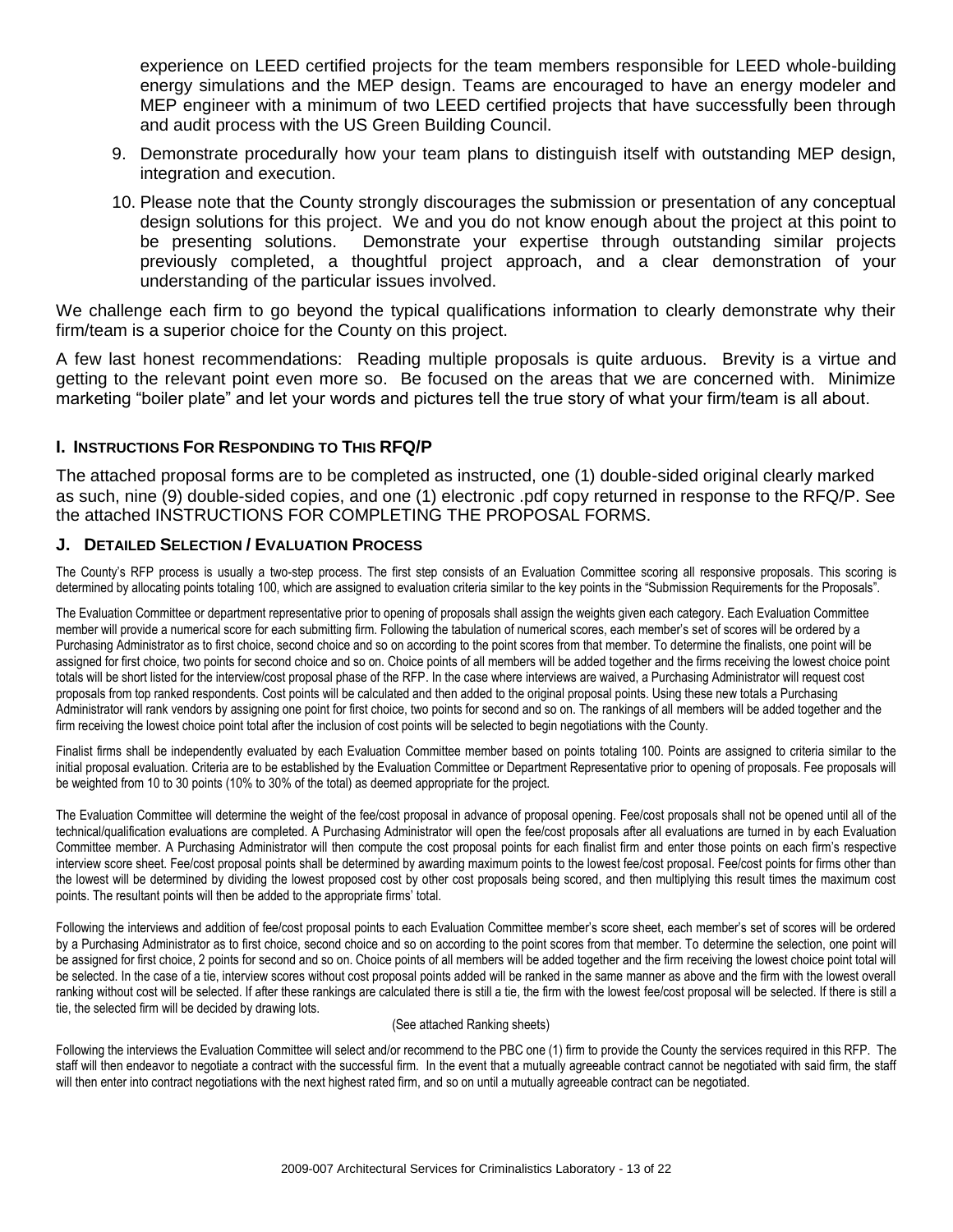**40 Point 25 Point 10 Point Question Questions Question**

## **1. Demonstrated Excellence of Similar Work: 25**

Consider previous experience and references listed in the proposal. Is the team experienced in providing services similar to and at a quality level requested in the RFP including integrated, high-performance design? Have they achieved outstanding solutions and outcome in laboratory projects? Do they have experience in successfully certified LEED projects?

**SCORING GUIDELINES**

**Outstanding 34-40 21-25 9-10 Exceeds Acceptable 26-33 16-20 7-8 Acceptable 18-25 11-15 5-6**

### **2. Team Personnel: 25**

**Firm:**

**Marginal** 

Consider comparable experience and background of the specific personnel that shall be assigned to the County's project as outlined in the proposal. Also consider the specific involvement of those persons in projects noted in the proposal. Do the individual team members have a distinguished resume of highly successful similar laboratory projects? Does the team meet the minimum requirements for LEED energy modeling experience and LEED certification experience?

### **3. Overall Responsiveness to the RFP: 10**

Consider whether all requested information was furnished by the team in the format required by RFP.

## **4. Project Approach: 40**

Evaluate the team's project approach and understanding of the Scope of Services required in the RFP as evidenced by their proposal. Does the firm/team have true commitment to the issues that are important to the County such as design excellence, high value and quality and environmental stewardship? Does the team have the experience and understanding to be successful in a Construction Manager at Risk delivery process?

### **TOTAL POINTS**

### **RANKING**

The Evaluation committee member above agrees to comply with the County Code of Ethics Standard 1101: An official whether elected or appointed and an employee in government service should never allow his judgment to be compromised by any personal, family or business interest not a part of his government service and never act upon any matter in which he, his family, or business has or may have any financial or beneficial interest; and should always declare and disclose the full nature and extent of any personal, family, or business interests in any matter related to governmental actions or duties.

**Maximum Points Score**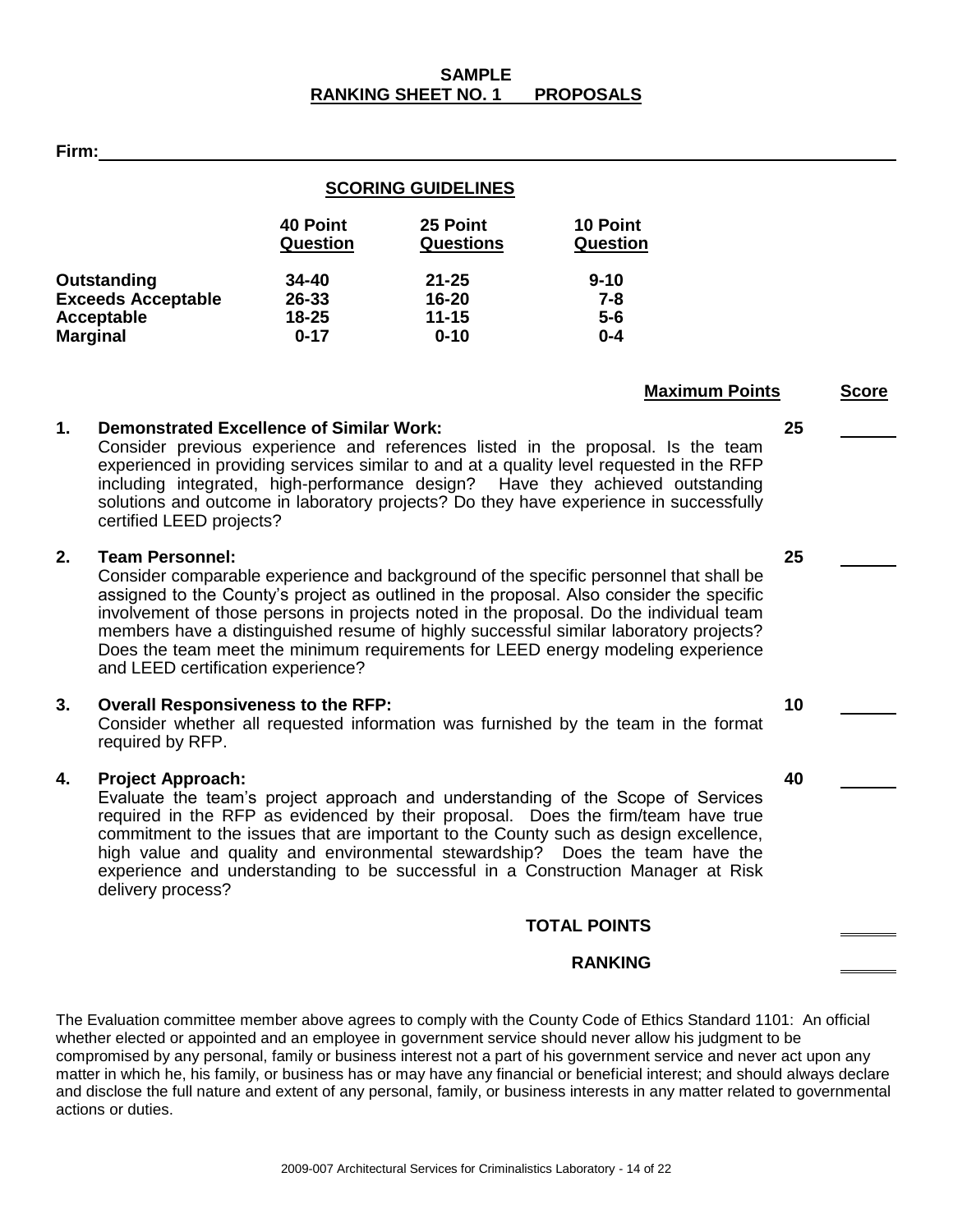### **SAMPLE RANKING SHEET NO. 2 INTERVIEWS**

**Firm:**

|                           |                 | <b>SCORING GUIDELINES</b> |                  |
|---------------------------|-----------------|---------------------------|------------------|
|                           | 35 Point        | 25 Point                  | 15 Point         |
|                           | <b>Question</b> | <b>Questions</b>          | <b>Questions</b> |
| Outstanding               | 29-35           | $21 - 25$                 | $13 - 15$        |
| <b>Exceeds Acceptable</b> | $22 - 28$       | 16-20                     | $10 - 12$        |
| Acceptable                | $15 - 21$       | $11 - 15$                 | 7-9              |
| <b>Marginal</b>           | $0 - 14$        | $0 - 10$                  | $0 - 6$          |

### **1. Demonstrated Excellence of Similar Work: 15 \_\_\_\_\_**

Consider previous projects and experience demonstrated in the interview/presentation. Is the firm experienced in providing services similar to that requested in the RFP, particularly those of integrated, high-performance design? Have they achieved outstanding solutions and outcome in similar projects? Do they have experience in successfully certified LEED projects?

### **2. Firm Personnel: 25**

Consider the approach, demonstrated knowledge and understanding of important issues of each member of the project team. Do the individuals that make up the project team have an approach to provision of service that aligns with the business practices and expectation of the County? Has the team leader selected quality team members and have they demonstrated an ability to organize and empower those team members to reach high-performance goals?

### **3. Team Structure and Roles: 15**

Consider the make-up, structure and balance of the firms and individuals represented by the project team. Evaluate the proposed processes and procedures for working not only with the County but among the individual components making up the team. Does the team structure support integrated, sustainable design?

### **4. Project Approach: 35**

Re-evaluate, based on the information presented, the firm's project approach and understanding of the relevant issues. Does the firm/team have true commitment to and experience in the issues that are important to the County such as design excellence, high value and quality and environmental stewardship? Does the team have the experience and understanding to be successful in a Construction Manager at Risk delivery process? **TOTAL POINTS**

|                                        | <b>TOTAL POINTS</b>   |              |
|----------------------------------------|-----------------------|--------------|
|                                        | <b>RANKING</b>        |              |
|                                        |                       |              |
| <b>PROCUREMENT DIVISION USAGE ONLY</b> | <b>Maximum Points</b> | <b>Score</b> |
| <b>Cost Points</b>                     | 10                    |              |
|                                        | <b>TOTAL POINTS</b>   |              |
|                                        | <b>RANKING</b>        |              |

The Evaluation committee member above agrees to comply with the County Code of Ethics Standard 1101: An official whether elected or appointed and an employee in government service should never allow his judgment to be compromised by any personal, family or business interest not a part of his government service and never act upon any matter in which he, his family, or business has or may have any financial or beneficial interest; and should always declare and disclose the full nature and extent of any personal, family, or business interests in any matter related to governmental actions or duties.

**Maximum Points Score**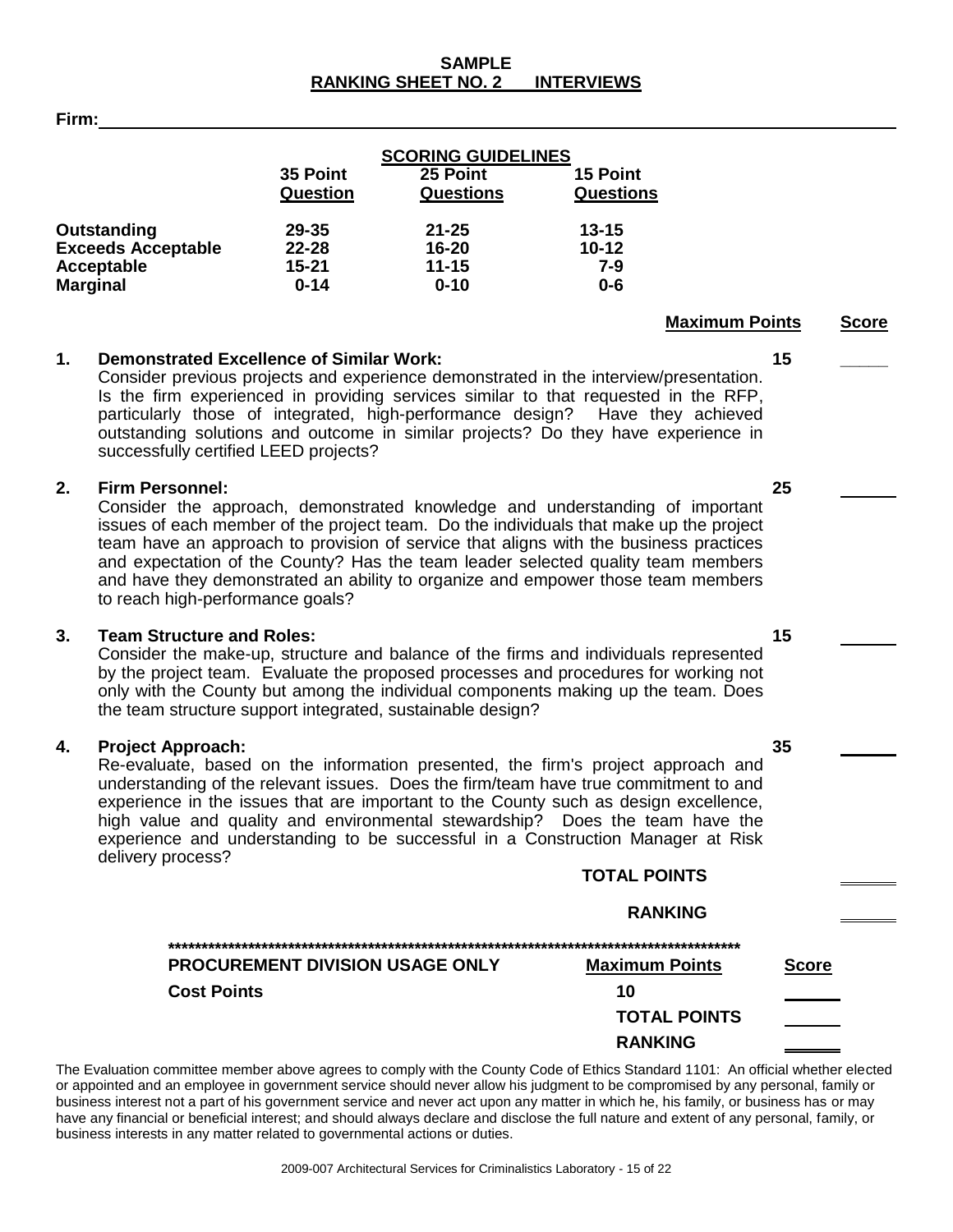### **INSTRUCTIONS FOR COMPLETING THE PROPOSAL FORMS**

### **The following numbered instructions below correspond to the numbers of the questions in the proposal forms.**

- 1. FORM 1: Show name and address of the individual or firm (or joint venture), which is submitting this form for the project.
- 1d. List the name, title, and telephone number of that principal who will service as the point of contact. Such an individual must be empowered to speak for the firm on policy and contractual matters and should be familiar with the programs and procedures of the agency to which this form is directed.
- 1e. Give the address of the specific office, which will have responsibility for performing the announced work.
- 2. Please list the number of people, by discipline, which your firm/joint venture will commit to the County's project. Please identify the energy modeler, whether separate of included in the MEP firm. Identify any outside LEED consultants that may be used and the benefits of using such a consultant.
- 3. Answer only if this form is being submitted by a joint venture of two or more collaborating firms. Show the names and addresses of all individuals or organizations expected to be included as part of the joint venture and describe their particular areas of anticipated responsibility (i.e. technical disciplines, administration, planning, financial, environmental, etc.).
- 3a. Indicate, by checking the appropriate box, whether this particular joint venture has worked together on other projects.
- 4. FORM 2: If respondent is not a joint venture, but intends to use outside (as opposed to in-house or permanently and formally affiliated) consultants or associates, names and addresses of all such individuals or firms should be provided, as well as their particular areas of technical/professional expertise, as it relates to this project. Existence of previous working relationships should be noted. If more than ten outside consultants or associates are anticipated, attach an additional sheet containing requested information.
- 5. FORM 3: Regardless of whether respondent is a joint venture or an independent firm, provide brief resumes of key personnel expected to participate on this project. Care would be taken to limit resumes to only those personnel and specialists who will have major project responsibilities, including energy modeling coordination and LEED documentation coordination. Each resume must include: (a) name of each key person and specialist and his or her title, (b) the project assignment or role which that person will be expected to fulfill in connection with this project, (c) the name of the firm or organization. If any, with whom that individual is presently associated, (d) years of relevant experience with present firm and other firms, (e) the highest academic degree achieved and the discipline covered (if more than one highest degree, such as two Ph.D's, list both), the year received and the particular technical/professional discipline which that individual will bring the project, (f) if registered as an architect, engineer, surveyor, etc. show only the field of registration and the that such registration was first acquired. If registered in several states, do not list states, (g) LEED AP credentials and a list of LEED certified projects to which they have been involved, including specific roles, and (h) a synopsis of experience, training, or other qualities, which reflect individual's potential contribution to this project. Include such data as: familiarity with Government or agency procedures, similar type of work performed in the past, management abilities, familiarity with the geographic area, etc. please limit synopsis of experience to directly relevant information.
- 6. FORM 4: List up to ten projects (one per Form 4 sheet), which demonstrate the firm or join venture's competence to perform work similar to that likely to be required on this project. More recent projects are preferred. Prime consideration will be given to projects that illustrate respondent's capability for performing work similar to that being sought. Required information must include: (a) name and location of project, (b) completion data (actual when available, otherwise estimated), (c) name and address of the owner of that project, (d) total construction cost of completed project (or where no construction was involved, the approximate cost of respondent firm's work) and that percentage of the project for which the named firm was/is responsible), (e) name and phone number of individual to contact for reference, preferably the project owner's project manager (the name of the individual indicated and their information must be current), (f) a narrative description of the example project including quantifiable data wherever possible, e.g. square footage, site acreage, etc. (photographs and other relative supporting data may be attached to this form in support of this question), (g) brief description of type and extent of services provided for each project, (h) firm or joint venture's personnel that worked on the example project that will be assigned to the County's project (include each individual's role on the example project), (i) LEED Certification, if applicable, with actual building performance data compared to performance goals, such as BTU's per square foot, annual energy cost compared to a baseline, annual water consumption compared to a baseline, etc.
- 7. FORM 5: Through narrative discussion, show reason why the firm or joint venture submitting this questionnaire believes it is especially qualified to undertake the project. Information provided should include, but not be limited to, such data as: specialized equipment available for this work, any awards or recognition received by the firm or individuals for similar work, special approaches or concepts developed by the firm relevant to this project, etc. respondents may say anything they wish in support of their qualifications. When appropriate, respondents may supplement this proposal with graphic material and photographs, which best demonstrate design capabilities of the team proposed for this project.
- 8. Completed forms should be signed by the chief executive officer of the firm or joint venture (thereby attesting to the concurrence and commitment of all members of the joint venture), or by the architect/engineer principal responsible for the conduct of the work in the event it is awarded to the organization submitting this form. Joint ventures selected for subsequent discussions regarding this project must make available a statement of participation signed by a principal of each member of the joint venture. ALL INFORMATION CONTAINED IN THE FORM SHOULD BE CURRENT AND FACTUAL.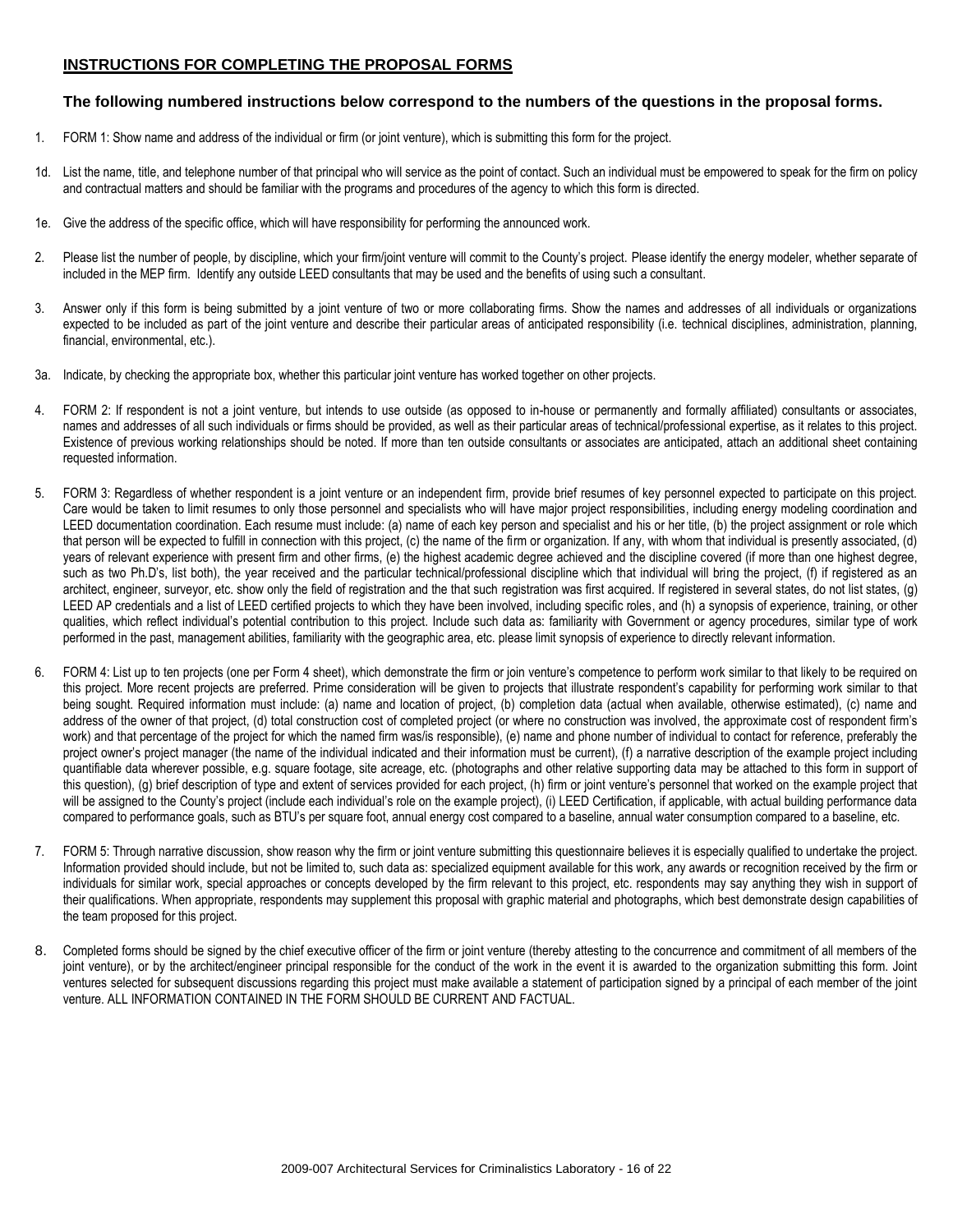#### **TABLE OF CONTENTS**

**The following table set forth the specific items to be addressed in your proposal. Respondents must return this or a similar page with their proposal and with corresponding page numbers indicated on the information submitted within their proposal.**

|    |                                                                                                                                                     | <b>Response</b><br><b>Page Number</b> |
|----|-----------------------------------------------------------------------------------------------------------------------------------------------------|---------------------------------------|
|    | Cover Page of the RFP. Submit with all information completed                                                                                        |                                       |
| A. | LETTER OF TRANSMITTAL: Submit on firm's letterhead; limit to 2 single<br>sided pages.                                                               |                                       |
|    | 1.<br>Include additional relevant information not requested elsewhere in<br>the RFP.                                                                |                                       |
|    | 2.<br>The signature of the letter shall be that of a person authorized to<br>represent and bind the firm                                            |                                       |
| В. | <b>TABLE OF CONTENTS:</b><br>Submit this page and include the appropriate<br>page numbers.                                                          | Page 1                                |
| C. | <b>FIRM PROFILE: Form 1 provided.</b>                                                                                                               | Page 2                                |
| D. | LIST OF OUTSIDE KEY CONSULTANTS/ASSOCIATES THAT WILL BE<br>USED FOR THE COUNTY'S PROJECT: Form 2 provided                                           | Page 3                                |
| E. | <b>RESUMES:</b><br>Form 3 provided (Form 3 may be reproduced and attached in<br>sequence if more space is required).                                | Pages<br>to                           |
| F. | <b>ILLUSTRATIVE WORK:</b><br>Form 4 provided (This form may<br>be<br>reproduced and attached in sequence if more space is required)                 | Pages<br>to                           |
| G. | PROJECT UNDERSTANDING AND APPROACH: Limit to four (4) single<br>sided pages.                                                                        | Pages<br>to                           |
|    | $\mathbf{1}$ .<br>Concisely state the firm's understanding of the services required by<br>the County.                                               |                                       |
|    | 2.<br>Provide a summary of the firm's proposed project approach,<br>including any unique or challenging aspects of the approach, if<br>appropriate. |                                       |
| Н. | ADDITIONAL INFORMATION OR RESOURCES: Form 5 provided (This<br>form must be signed and dated).                                                       | Page                                  |

### **FEE STRUCTURES (TO BE SUBMITTED ONLY BY THOSE FIRMS SELECTED AS FINALISTS): FORM 6 will be provided to the Finalists**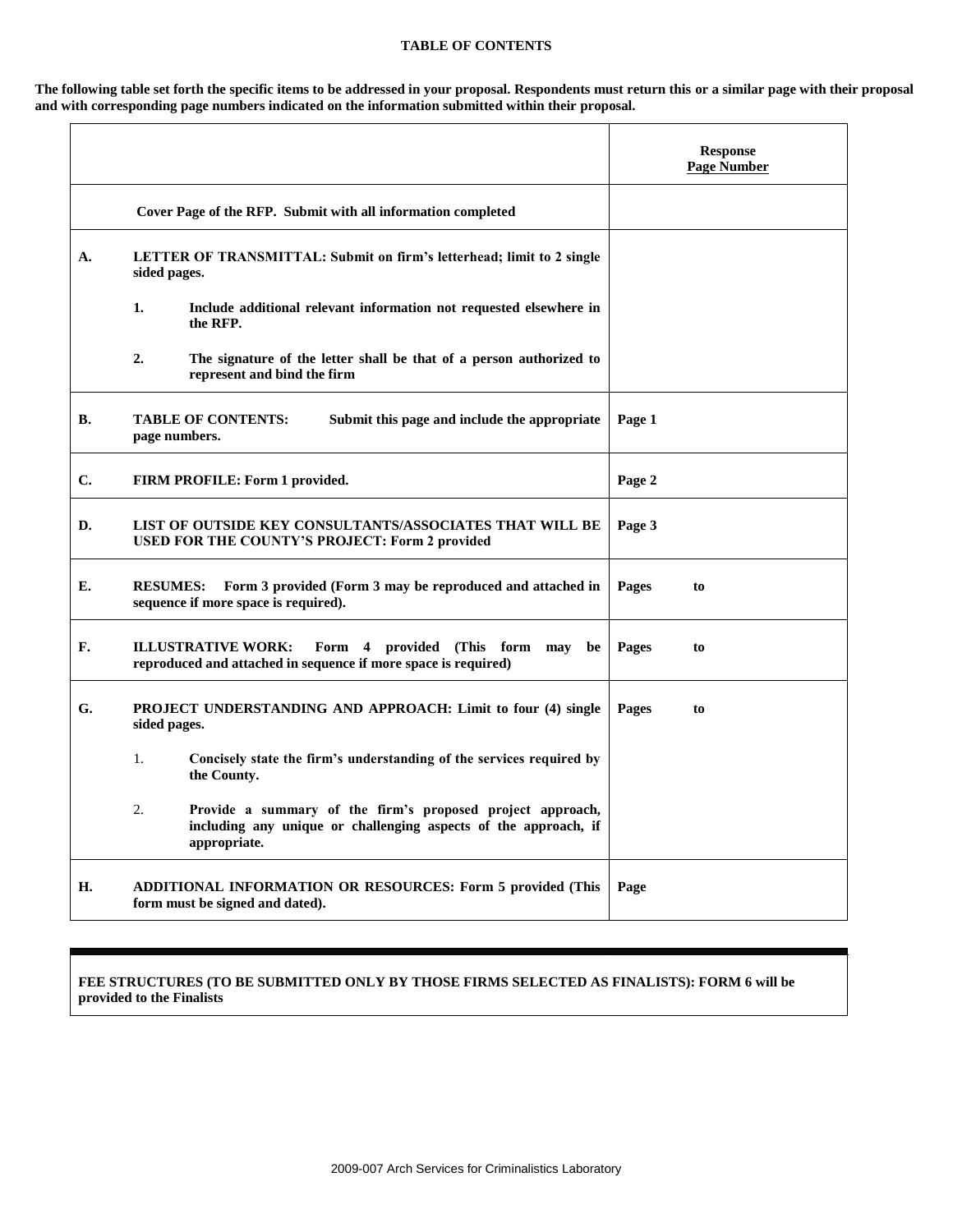| 1. Firm (or joint venture) Name & Address                                                                           | 1c. Licensed to do business in the State of Kansas<br>$\frac{\ }{\ }$ yes                                                                           |
|---------------------------------------------------------------------------------------------------------------------|-----------------------------------------------------------------------------------------------------------------------------------------------------|
|                                                                                                                     | 1d. Name, Title & Telephone Number of Principal to Contact                                                                                          |
| 1a. Firm is _____ National _______ Regional _______ Local                                                           | 1e. Address of office to perform work, if different from item 1                                                                                     |
| 1b. Year Firm Established                                                                                           |                                                                                                                                                     |
| 2. Please list the number of people by discipline that your firm/joint venture will commit to the County's project. |                                                                                                                                                     |
|                                                                                                                     |                                                                                                                                                     |
|                                                                                                                     |                                                                                                                                                     |
|                                                                                                                     |                                                                                                                                                     |
|                                                                                                                     |                                                                                                                                                     |
| financial) for each firm:                                                                                           | 3. If submittal is by joint venture list participating firms and outline specific areas of responsibility (including administrative, technical, and |
|                                                                                                                     |                                                                                                                                                     |
|                                                                                                                     |                                                                                                                                                     |
|                                                                                                                     |                                                                                                                                                     |
|                                                                                                                     |                                                                                                                                                     |
|                                                                                                                     |                                                                                                                                                     |
|                                                                                                                     |                                                                                                                                                     |
| 3a. Has this joint venture previously worked together? __________ yes                                               | no                                                                                                                                                  |

Ш

Г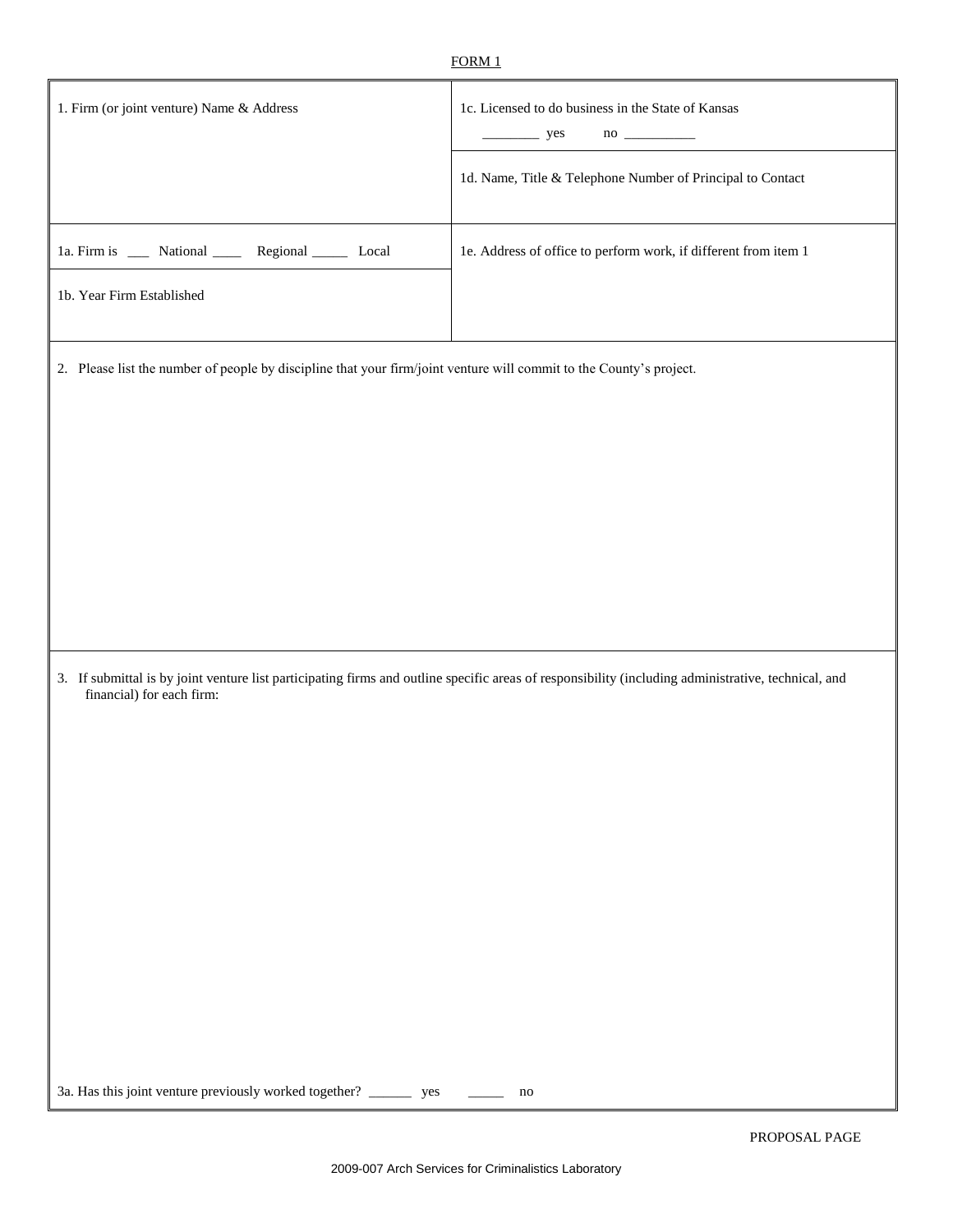### FORM 2

| 4. If respondent is not a joint venture, list outside key consultants/associates that shall be used for the County's project. |                    |                                                               |  |  |
|-------------------------------------------------------------------------------------------------------------------------------|--------------------|---------------------------------------------------------------|--|--|
| Name & Address                                                                                                                | ${\rm Speciality}$ | Worked with<br>$\emph{prime}$ before<br>$(Yes \text{ or No})$ |  |  |
| 1)                                                                                                                            |                    |                                                               |  |  |
| 2)                                                                                                                            |                    |                                                               |  |  |
| 3)                                                                                                                            |                    |                                                               |  |  |
| 4)                                                                                                                            |                    |                                                               |  |  |
| 5)                                                                                                                            |                    |                                                               |  |  |
| 6)                                                                                                                            |                    |                                                               |  |  |
| 7)                                                                                                                            |                    |                                                               |  |  |
| 8)                                                                                                                            |                    |                                                               |  |  |
| 9)                                                                                                                            |                    |                                                               |  |  |
| $10)$                                                                                                                         |                    |                                                               |  |  |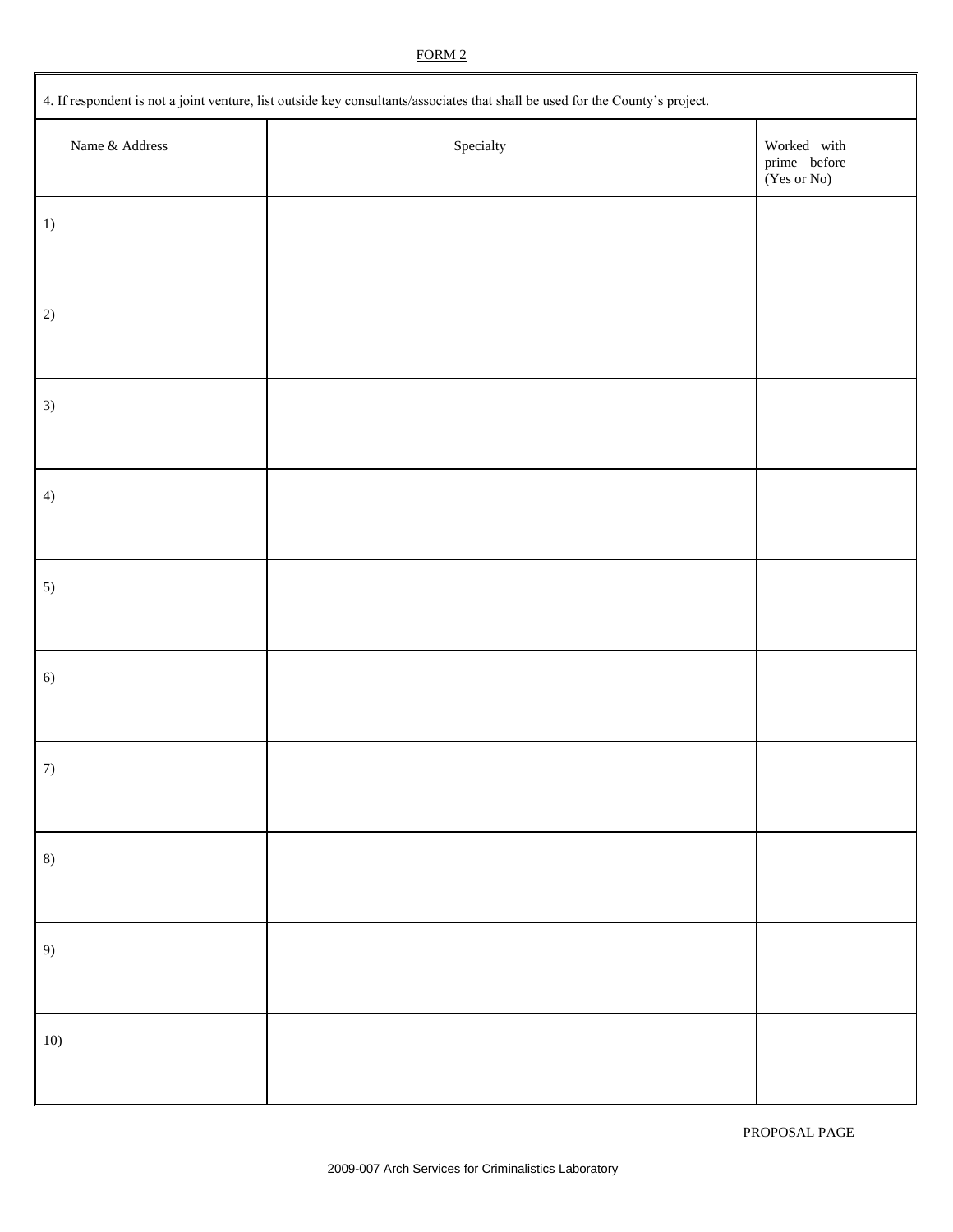| 5. Brief resume of key persons, specialists and individual consultants that shall be assigned to the county's project.   |                                                                                                                          |  |  |
|--------------------------------------------------------------------------------------------------------------------------|--------------------------------------------------------------------------------------------------------------------------|--|--|
| a. Name and Title:                                                                                                       | a. Name and Title:                                                                                                       |  |  |
| b. Project Assignment:                                                                                                   | b. Project Assignment:                                                                                                   |  |  |
| c. Name of firm with which associated:                                                                                   | c. Name of firm with which associated:                                                                                   |  |  |
| d. Years experience:                                                                                                     | d. Years experience:                                                                                                     |  |  |
| With the firm _________ With other firms                                                                                 |                                                                                                                          |  |  |
| e. Education: Degree(s)/Year/School/Specialization                                                                       | e. Education: Degree(s)/Year/School/Specialization                                                                       |  |  |
| f. Active Registration: Year First Registered/Discipline                                                                 | f. Active Registration: Year First Registered/Discipline                                                                 |  |  |
| g. LEED AP credentials and a list of LEED certified projects<br>to which they have been involved, include specific role. | g. LEED AP credentials and a list of LEED certified projects to<br>which they have been involved, include specific role. |  |  |
| h. Other Experience and Qualifications relevant to the<br>proposed project:                                              | h. Other Experience and Qualifications relevant to the proposed<br>project:                                              |  |  |

FORM 3 – RESUMES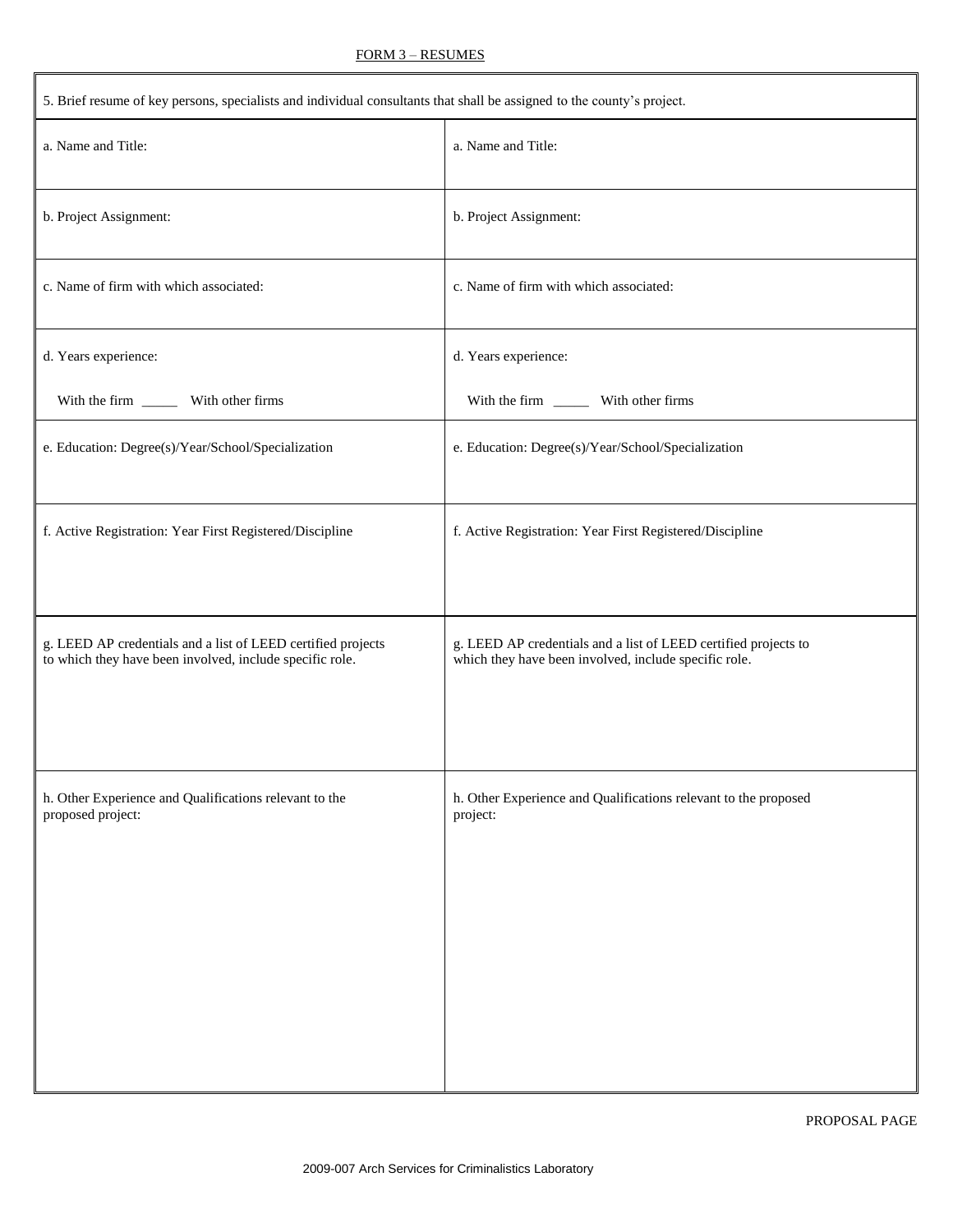### FORM 4 – REFERENCES

Work by firm or joint venture members which best illustrates current qualifications relevant to the County's project that has been/is being accomplished by personnel that shall be assigned to the County's project. List no more than ten (10) projects.

| 6a. Project Name & Location                                                                                                                                                                                                                    |                                           | 6c. Project owners Name & Address                      |
|------------------------------------------------------------------------------------------------------------------------------------------------------------------------------------------------------------------------------------------------|-------------------------------------------|--------------------------------------------------------|
|                                                                                                                                                                                                                                                |                                           |                                                        |
| 6b. Completion Date (Actual or Estimated)                                                                                                                                                                                                      |                                           |                                                        |
| 6d. Estimated Cost (In Thousands)                                                                                                                                                                                                              |                                           | 6e. Project Owner's Contact Person, Title, & Telephone |
| <b>Entire Project</b>                                                                                                                                                                                                                          | Work for Which Firm Was/Is<br>Responsible | Number                                                 |
| \$                                                                                                                                                                                                                                             | $\%$                                      |                                                        |
| 6f. Scope of Entire Project (Please give quantitive indications wherever possible)                                                                                                                                                             |                                           |                                                        |
|                                                                                                                                                                                                                                                |                                           |                                                        |
|                                                                                                                                                                                                                                                |                                           |                                                        |
| 6g. Nature of Firms Responsibility in Project (Please give quantitive indications wherever possible)                                                                                                                                           |                                           |                                                        |
|                                                                                                                                                                                                                                                |                                           |                                                        |
| 6h. Firm's Personnel (Name/Project Role) That Worked on the Stated Project That Shall Be Assigned to the County's Project                                                                                                                      |                                           |                                                        |
|                                                                                                                                                                                                                                                |                                           |                                                        |
|                                                                                                                                                                                                                                                |                                           |                                                        |
| 6i. LEED Certification, if applicable, with actual building performance data compared to performance goals, such as BTU's per square foot,<br>annual energy cost compared to a baseline, annual water consumption compared to a baseline, etc. |                                           |                                                        |
|                                                                                                                                                                                                                                                |                                           |                                                        |
|                                                                                                                                                                                                                                                |                                           | PROPOSAL PAGE                                          |